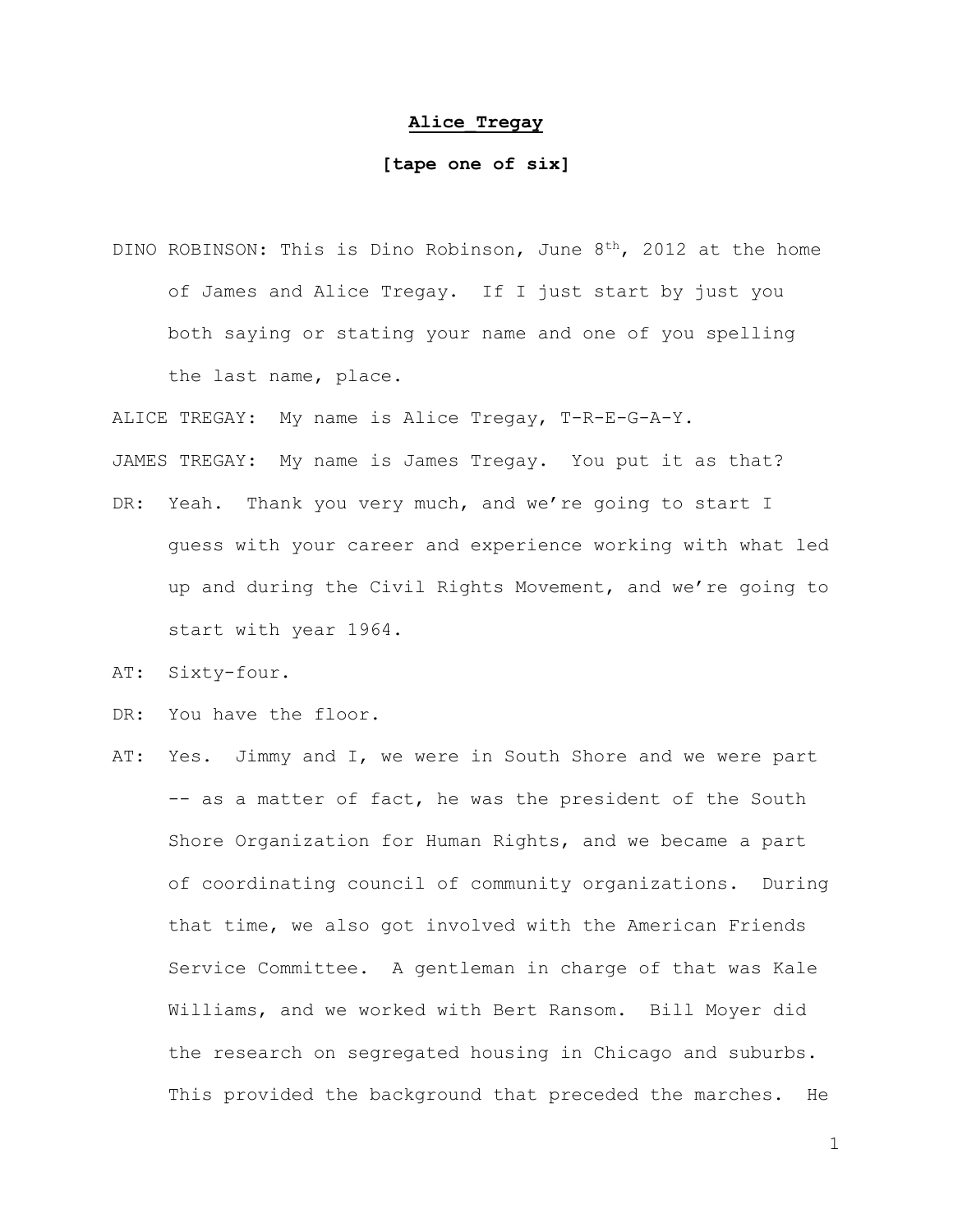did a lot of research, and Oak Park, Illinois only had one black family, and the only way they got the house was that a white woman bought the house and then sold it to them, I guess on the QT or...

- JT: Well they used to do that regularly in those difficult situations.
- AT: Before we started marching, we did something else. What did we do before we started marching?
- JT: Well you did some testing, and then the testing was just...
- AT: Oh, yes, Baird and Warner. We tested to see if they would sell us a house in Oak Park, and they would not.
- DR: Well describe that process with testing. Was that through an organization specifically that did the testing or you decided to test on your accord?
- AT: Oh, no. Everything was done through the American Friends. They're the ones who took all the cases that we were involved in to get them resolved and try and get them to not do the same thing over again, and we had some really good cases. We did the testing and of course they did not sell us any housing.
- DR: Let's say when you went to go testing at Baird and Warner, you would walk in and you would do what?
- AT: Oh, we'd tell them we'd like to see some homes, would they show us some homes in Oak Park. They said they didn't have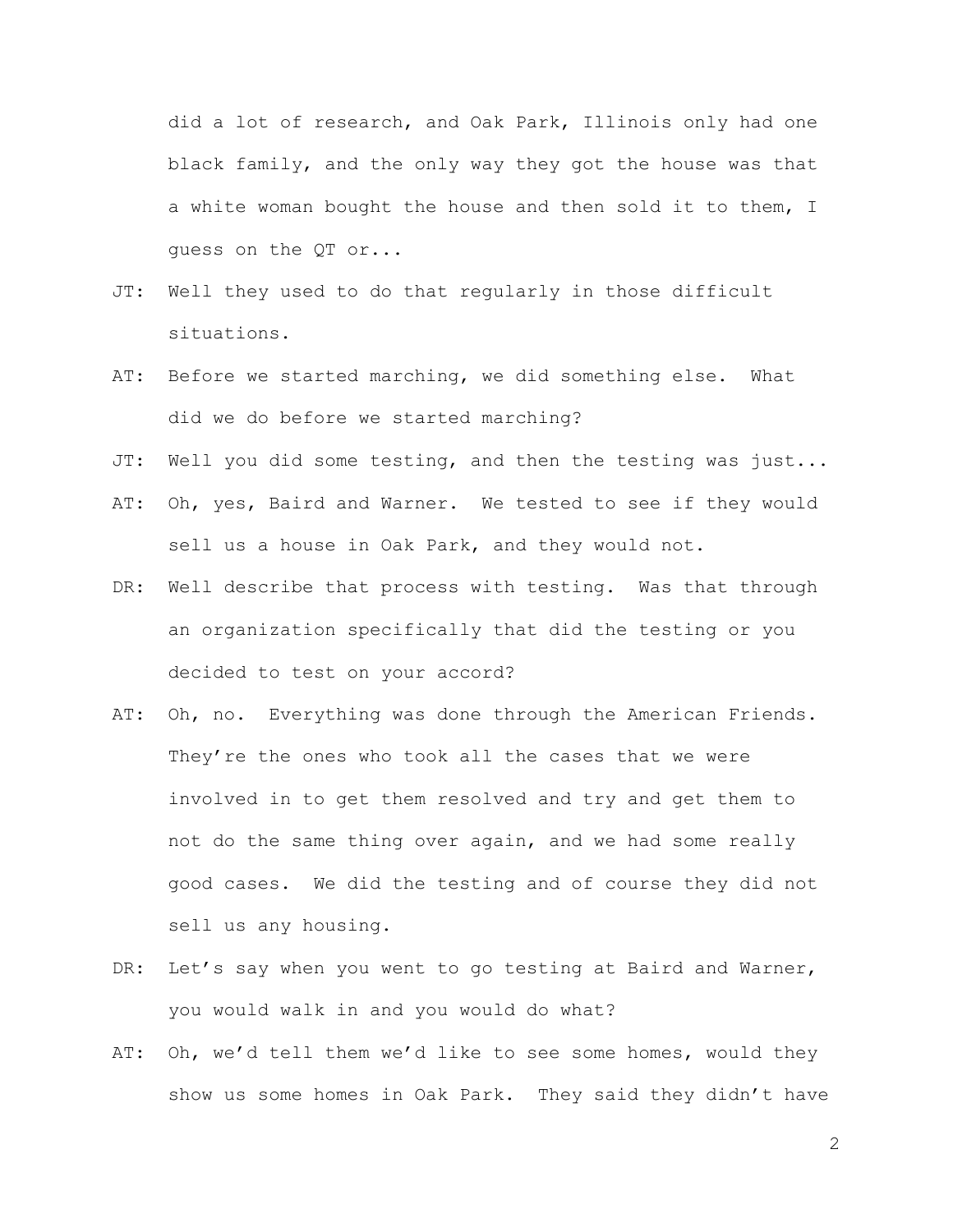any, and they had a whole room full of them listed (laughs). They just would not show us anything. We ended up picketing Baird and Warner, and my girlfriend, Myrtle Taylor, and I, we told them we were going to have a sit-in, and they were so nice. It was unbelievable. They showed us where the washrooms were. They showed us where the coffee was, [00:05:00] told us where we could sit. They had magazines for us to read and they had I think some donuts or something. But it was so disgusting. They were happy to have us there, so they claimed. (laughs) And after about four or five hours, we were tired of sitting there.

- JT: See, they sort of did a non-violent response to a nonviolent, so it turned out kind of a flop. (laughs)
- AT: It was a flop.
- DR: So were you expecting some animosity, some anger, some hurt words?
- AT: Well then we started marching and we would march on the weekend, and Jimmy would run into some of his coaches and some people he went to school with there in Oak Park, and they were never mean. They didn't call us names. The chief of police, Chief Nester, I'll never forget his name. He was one of the nicest men you will ever meet, and I told him I wasn't going to jail so he didn't have to worry about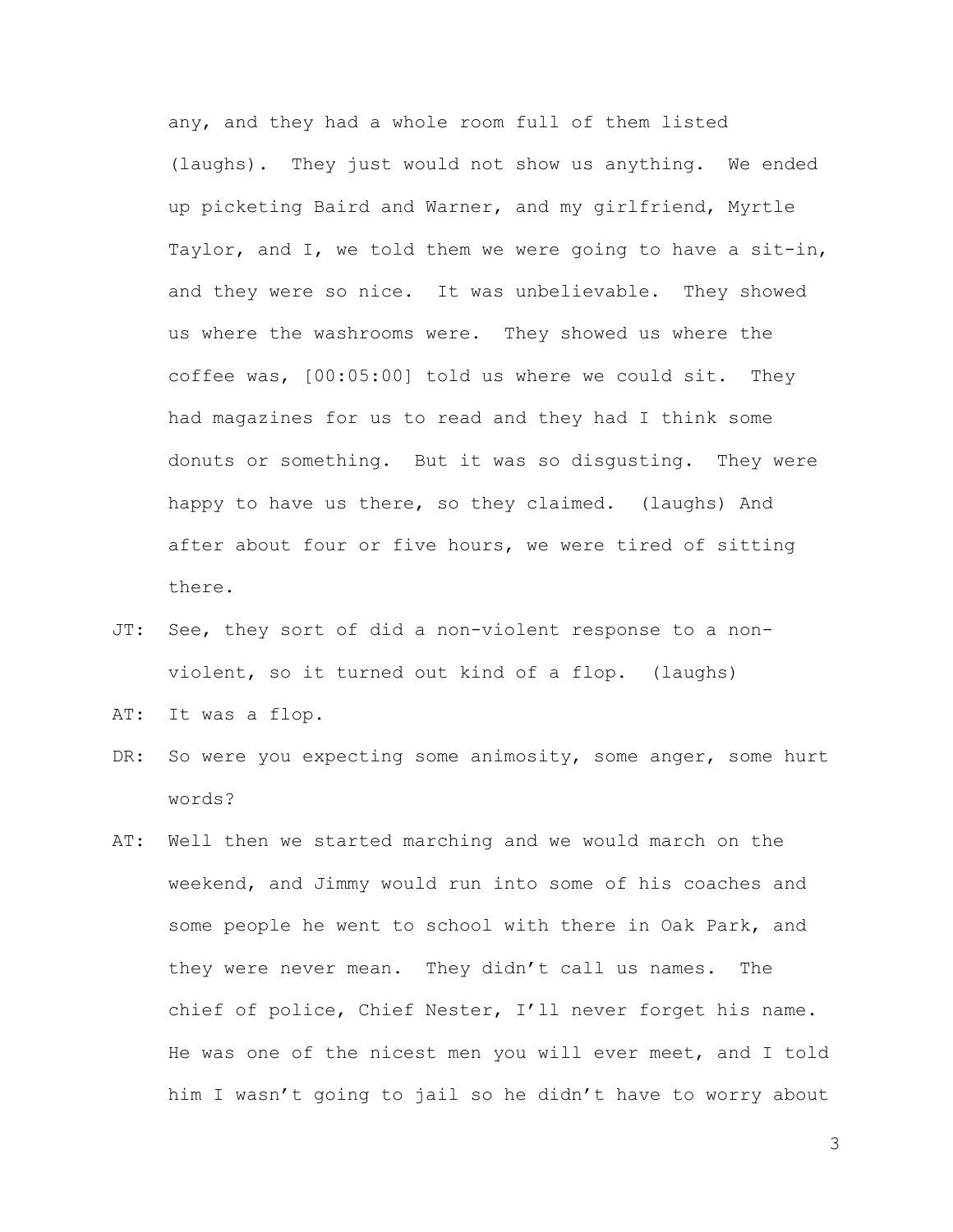me, I said, because I'm not having nobody do these nasty things they do in Chicago. You know what they do when you go to jail. They search you all over. He said, "We wouldn't do that to you." He said, "If you come to my jail," he said, "Alice, I will treat you like a queen." He said, "I will order you a steak," and he said, "You can walk in and out of the cell any time you want." He just made it sound so wonderful (laughs). It was so different when we started marching a few years later in Chicago with Dr. King. It was like night and day. I thought marching was easy as all get out because we had marched there and nothing happened. Then I did testing in Hyde Park. I have a friend who's white, and her name is Alice Wright.

DR: Can you spell her last name? Alice...

AT: Well it's not that name anymore, but then it was W-R-I-G-H-T. We would just go together. I would go in first; she'd sit in the car and she would come in shortly after I had been there. They said they had nothing east of the railroad tracks, and they would be happy to show me anything on the other side of the railroad tracks. They took all of the information, where Jimmy was with IBEW. That's electrical workers. Alice's husband was a bank teller. Well you know they don't make very much money, do they? Alice Wright was shown houses east, and they said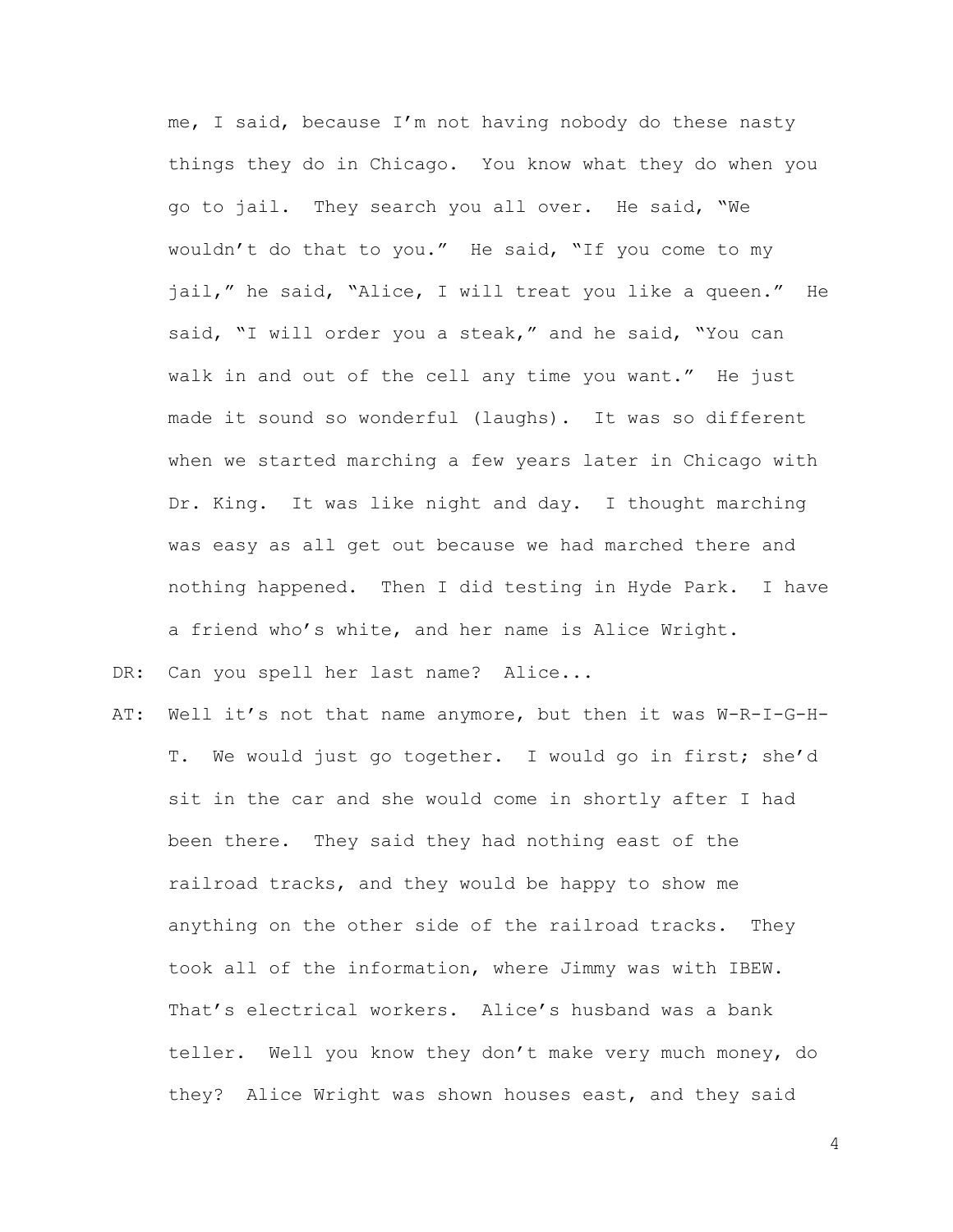when they were confronted by the American Friends that my husband didn't make enough money, which of course was a lie. We made double what Alice Wright's husband made. There was some kind of commission downtown that they went before, housing commission, and they said that they wouldn't do that again and they made all kinds of promises. But it was pure discrimination.

- DR: So with that testing, they caught got and had to appear before a board or something like [00:10:00] that?
- AT: Right.
- DR: The government?
- AT: That's correct.
- JT: It was a bit of a surprise. I think most of us thought of Hyde Park as a fairly progressive community that wouldn't be so restrictive, and it was very much so. At least the realtors as a group operated on a certain basis that they wouldn't open up new communities without first following their restrictive procedures.
- DR: At this time in 1964, were there still restrictive covenants and housing dates?
- JT: There were some in some places, but I'm not sure about Chicago as a whole. It probably wasn't.
- AT: There was a quiet restriction. It wasn't in writing. Everywhere we moved, they tried to hold the line, and this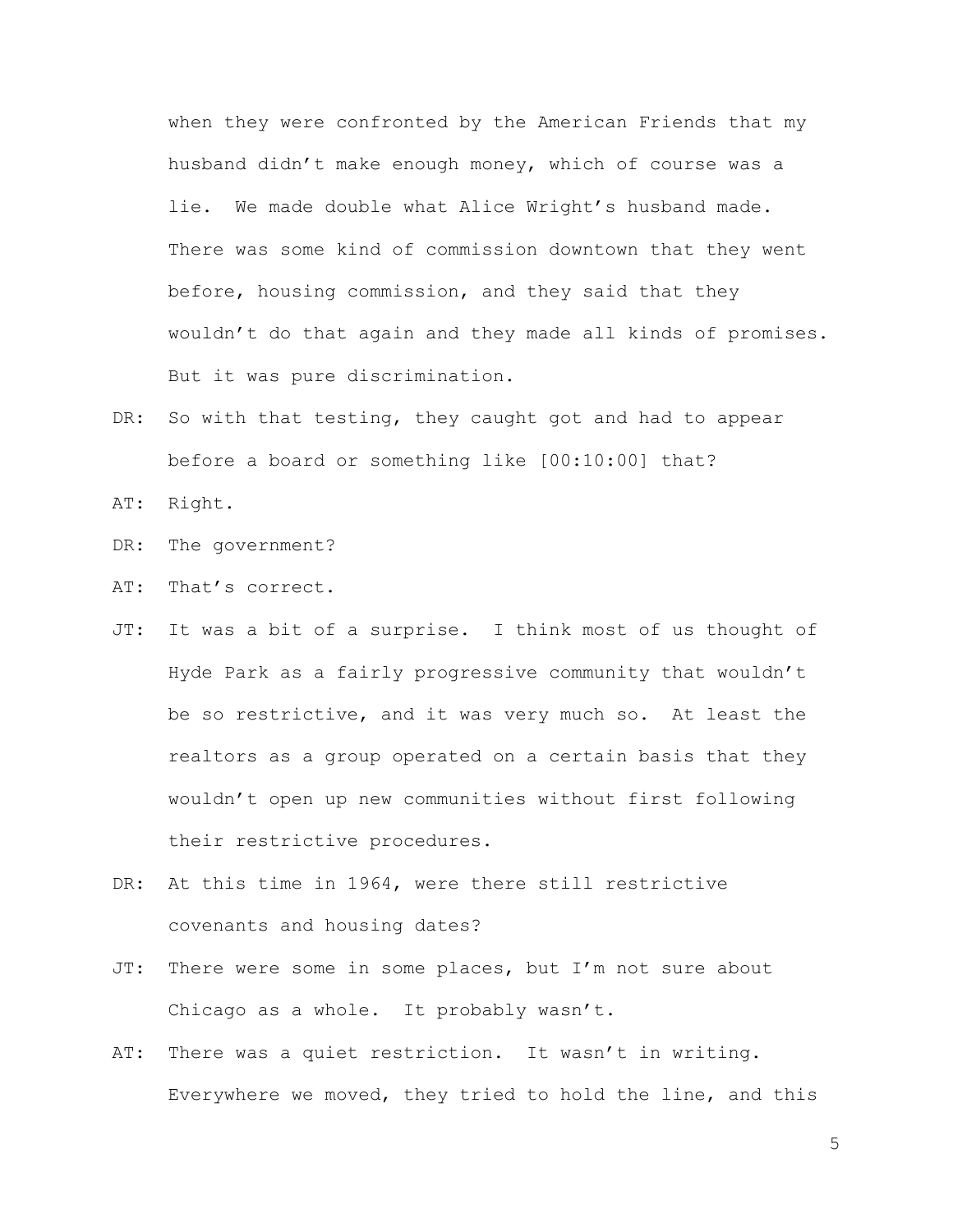went on all through the years. I mean when Reverend Jackson was living there, we were the second blacks to move into our building, and within a year, there were no whites. It was a six-flat. Before I married to Jimmy, we moved into a block on Yale, eighty-first and Yale, and there was maybe two blacks on the block. The white people would flee so fast it would make your head swim, and we were just nice black people. When I finished testing, I was so depressed. I went to place on the north side on Belmont, and this place, this real estate place, was a half a block long full of desks, and salesmen, and whatever have you. And we parked along the corner, Alice Wright and I, and I walked around and let them know I would be interested in looking at some housing for my husband and I. And so they said, "Oh, you have to make an appointment." I'm looking at this half a block of all these white men in the desks. I said, "They not doing nothing. Why can't they wait on me?" "Oh, no. We only take appointments." And I argued with them for a while, and they said, "What we have to do is get your name, address, and telephone number, and then you call and we'll set up an appointment for you." And Alice Wright walks in and they take her to the corner and say, "Let us get rid of the nigger and then we'll wait on you." And she almost flipped out because (laughs) it really, it was hard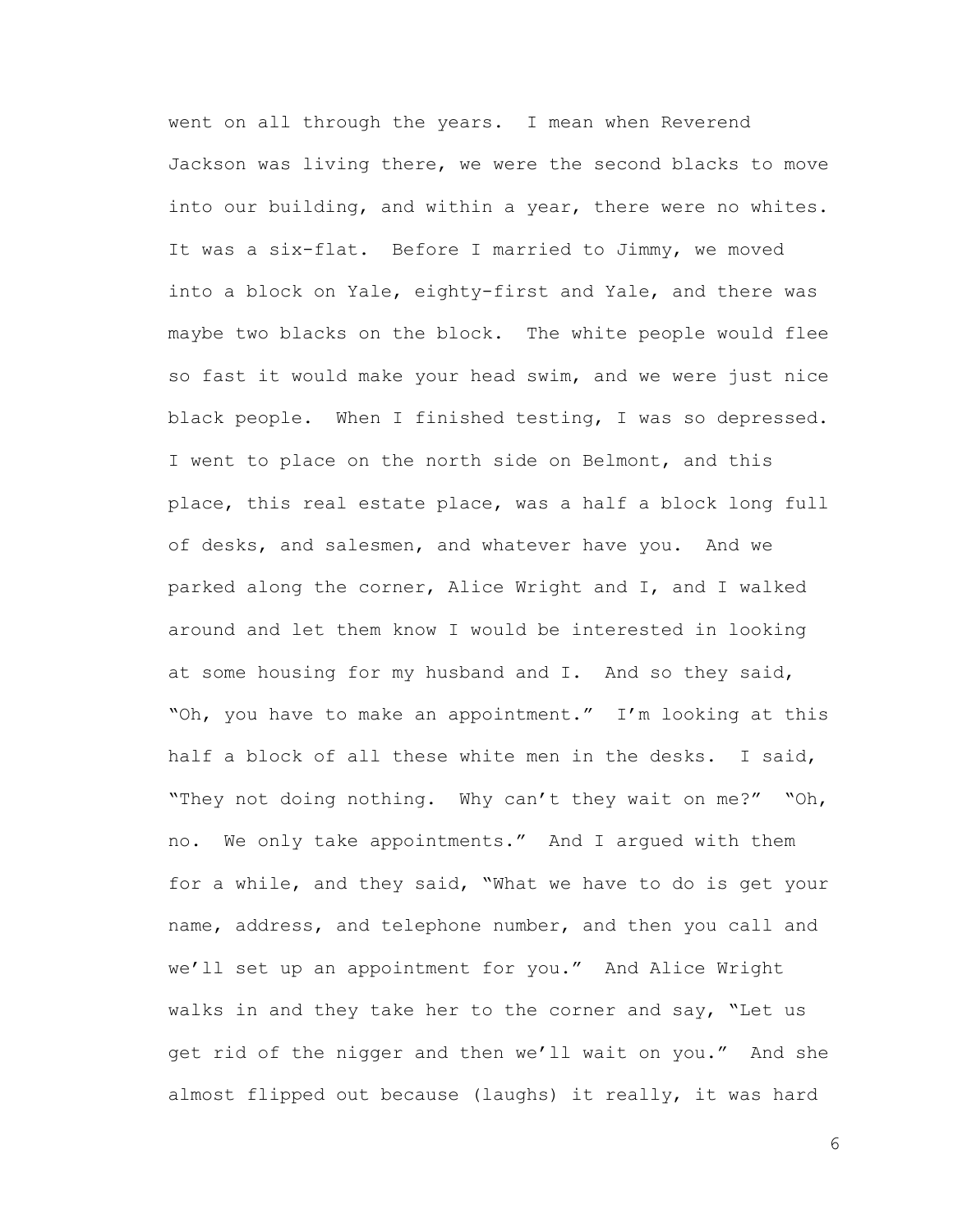on her too, and she had to go through with this after I finally left my name and blah, blah, blah. And of course, they never would set up an appointment. But Alice brought her husband over there and they showed them all kinds of apartments. Homes, rather. It just really hurt me that they would just out and out tell her that, not know of course she was my friend.

- DR: Were there any instances where you did walk into real estate agencies and they basically said get out, we don't serve...
- AT: No, they didn't do that; they just played games. They loved playing games. They were taken before the housing commission [00:15:00] and they were really brought down pretty good because what they did was really, really bad.
- DR: What were some of the penalties? Were they fines, or threat of loss of license, or...
- AT: I'm not really sure because that was not part of what I did. I did the housing and I did the testifying, and Alice also did that, Alice Wright. It took me maybe about a month or two to get over being depressed because when everything you do, you find it touches your soul, and that people could be so mean and discriminate against you for no reason. I said, "Well let me pick myself up by the bootstraps and get out here and do whatever I have to do."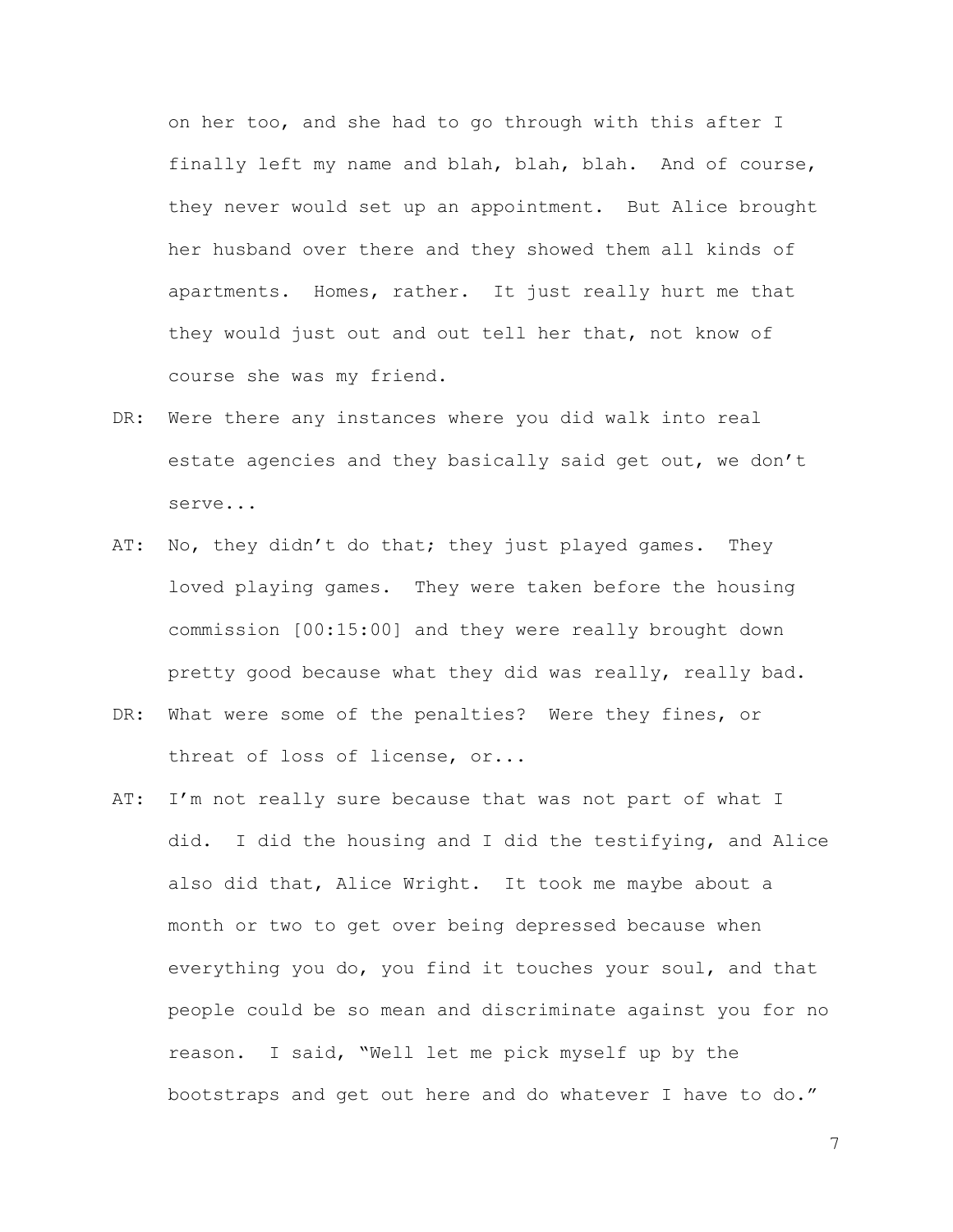And we went from testing to marching against the Willis Wagons, this is still 1964, with Al Raby and Dick Gregory. DR: Now describe the Willis Wagons. What was that about?

- AT: Well before I do that, Al Raby again had the CCCO, which is the Coordinating Council of Community Organizations, and this one that Jimmy headed, South Shore Organization for Human Rights. We were a part of it, as was all kinds of community. (inaudible) was a part of it and everybody we knew had a part in it, including the west side. What was that question you asked me?
- DR: What was the function of the Willis Wagon?
- AT: What happened was that when blacks started to integrate neighborhoods, we were in South Shore, and what happened was you had quite a few elderly Jewish white people whose children had gone to school, and moved out, and gone other places. When the blacks started to come in, they had children. I had three, and the lady on the third floor had six. So there's a lot of kids and they filled up the school. Well rather then let them go to the next school over, and some of them even lived closer to the white school, they put up these -- they called them the Willis Wagons. They were mobile units.
- JT: It was like a mobile home but made into a classroom and they would just park them on the playgrounds of the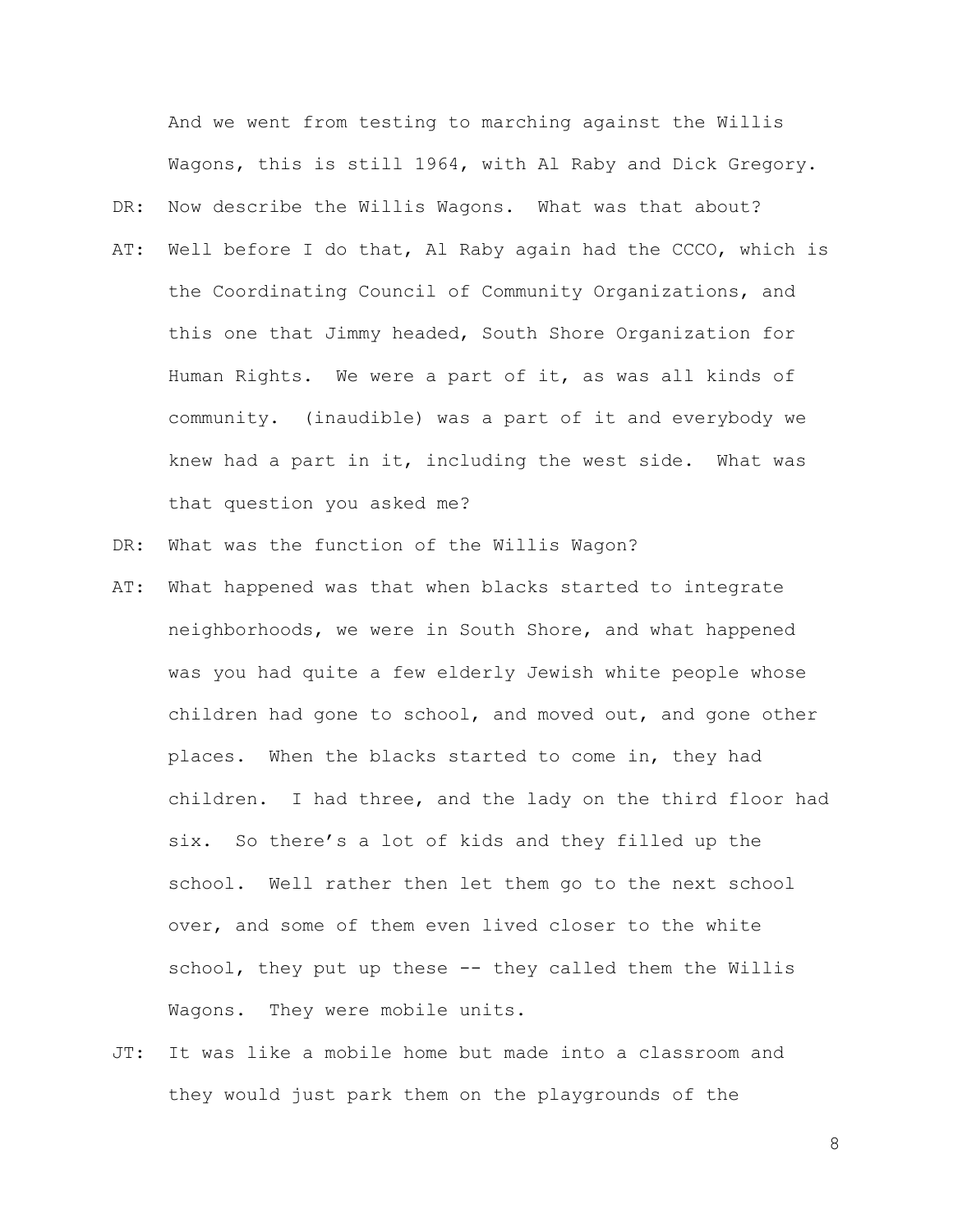schools, and of course they weren't outfitted with sophisticated facilities like heating, and air conditioning, and stuff like that. So it was a pretty dismal place for kids to try to learn. They were using these to maintain the schools the way they were and not -- AT: The segregated schools.

- JT: The segregated schools. There was a lot of objection to them. Until there was some real organization, they maintained those for a number of years.
- AT: And we marched for a number of years against the Willis Wagon, and we finally won. But not before a lot of people were arrested. I believe one time they sat down on Michigan Avenue.
- JT: There were some sit-ins [00:20:00] run by protests that were seen by the authorities as illegal so they arrested a bunch of people. We went to some of the court hearings and...
- AT: I wasn't going to jail in Chicago. I would've gone to jail in Oak Park, but I was not going to jail in Chicago. (laughs) So anyhow, you saw in the video, and this was around the time 1964, '65, where the church we went to had the first couple, was one of my best friends, Myrtle Taylor. And she was there only two weeks when Jimmy and I came into the church. (laughs) And we just shook everybody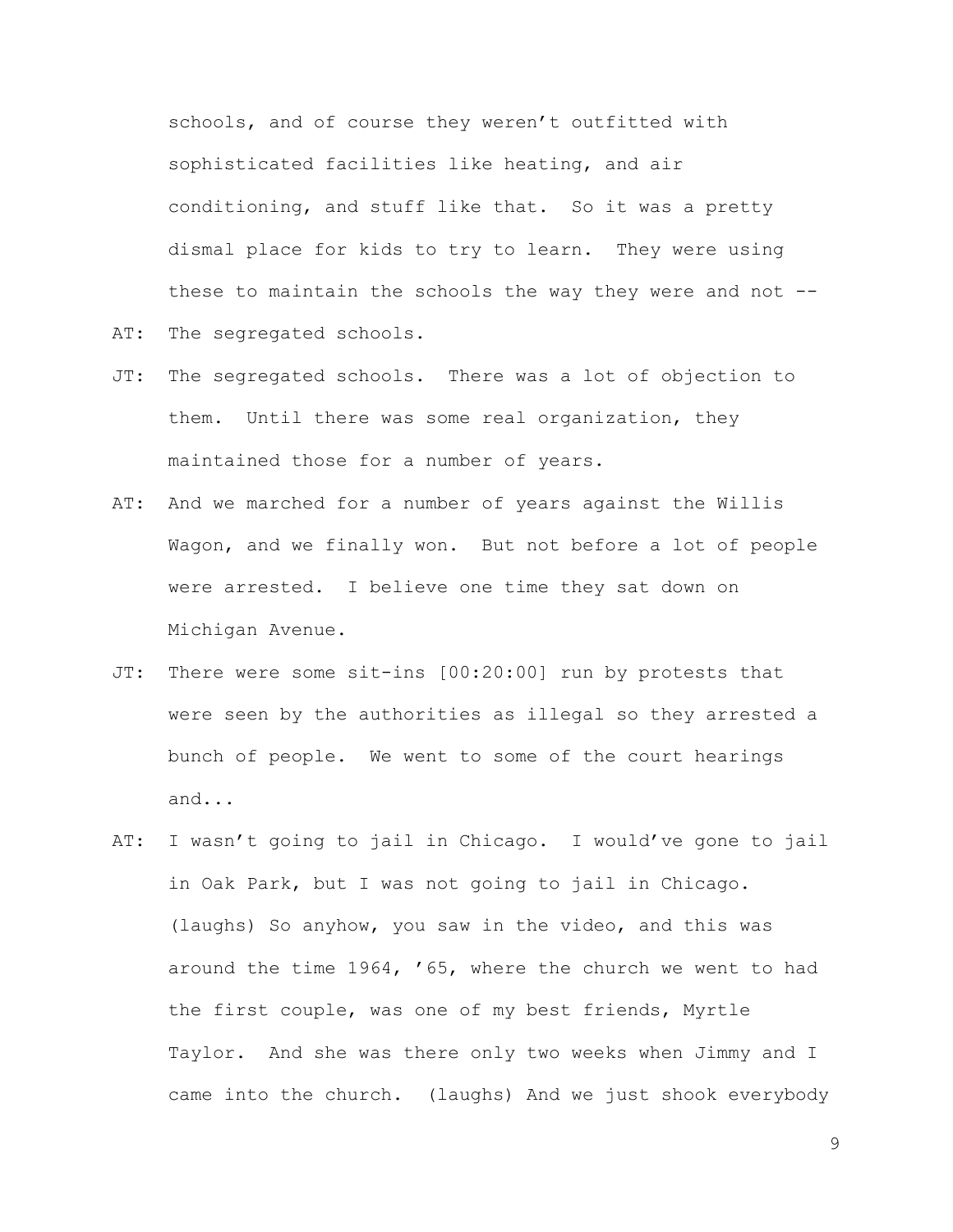to their little bootstraps with our interracial, mixed family. It was really some trying times, even having worked in the church. Jimmy worked with a young man. You did basketball.

- JT: Oh, yeah. Evening program or something, and the church had a gymnasium and other facilities that could be used for after school and evening programs.
- AT: And I did volleyball, and we had a good time. We had the young people. I got a letter from the church telling me how nice it was that Jimmy and I worked with the youth and that they appreciated what we did. That was before we brought Dr. King to the church. But I don't want to get ahead of myself.
- JT: Well there was a period of time when I number of people in the youth that would be a part of the neighborhood became those young people that were affiliated with various gangs. And of course, they were sometimes coming in to take part in the evening programs like everybody else, and that really scared a lot of people. They didn't know what to do with that. I don't know. We had the idea that maybe working with these kids, they would maybe enjoy doing some legal things. We might've been a little naïve, but we were also committed.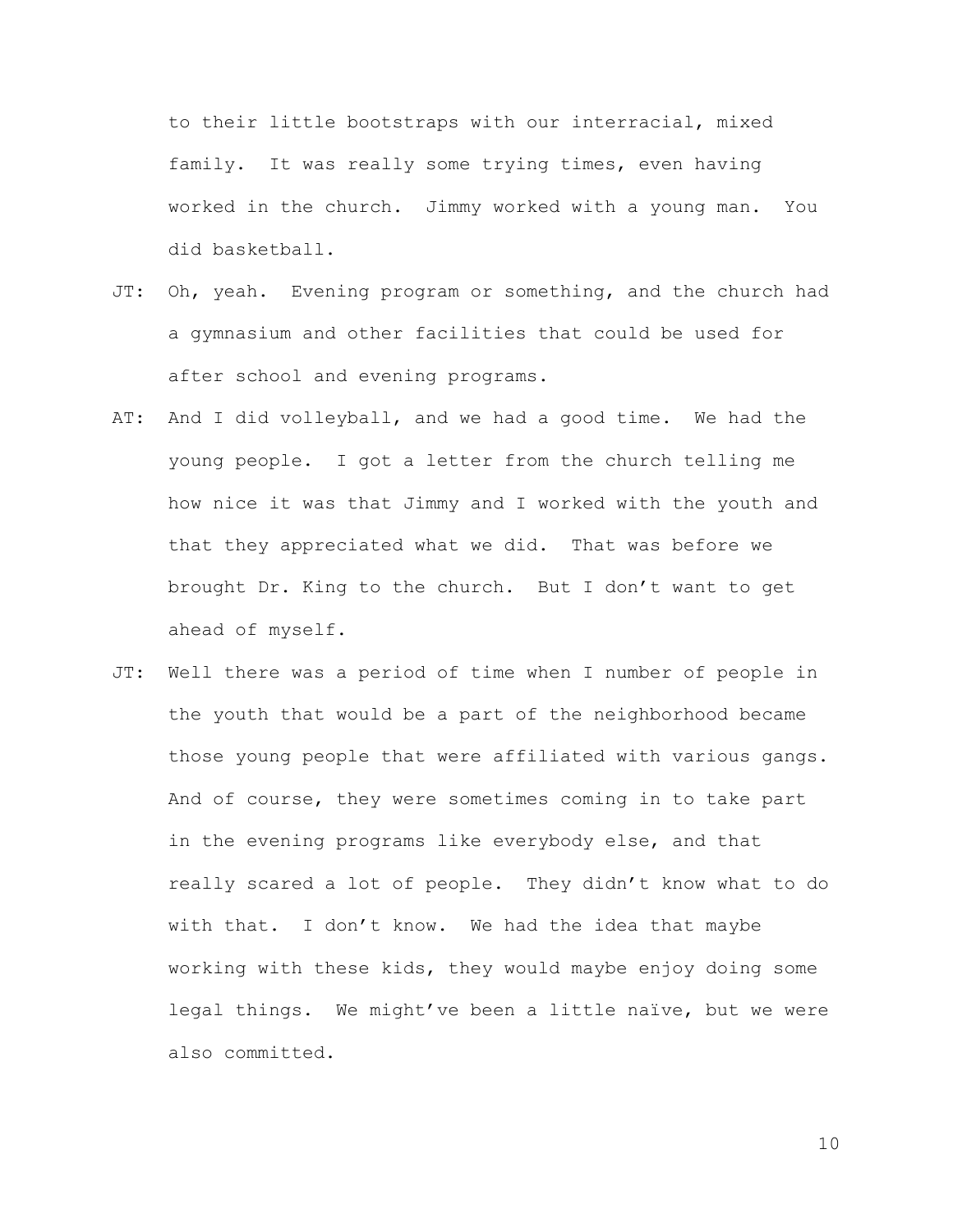- AT: By the way, Ben Willis was a Chicago superintendent for education, and we wanted him to leave. We didn't think he was trying to do the right thing by especially black children, and that was what we did for a long time.
- DR: Was that through marches, sit-ins, or just petitions, or...
- AT: Well it was mostly marches. It's so sad. It wasn't just Chicago schools, but the Catholic schools did the same thing. And we had some Catholic friends whose children lived a block away and they had to go to the other school because they didn't want any blacks in the school. So racism was well defined in South Shore. At the country club, it says no dogs, no blacks, and no Jews.
- DR: And that was at the South Shore Country Club?
- AT: That's correct.
- JT: They used even more difficult language than that, but...
- AT: What was?
- JT: They used the "N" word and they used...
- AT: Oh, excuse me.
- JT: (laughs) That was a sign that had been there since [00:25:00] things were acceptable to use those kinds of words.
- DR: I wonder: has anybody taken a picture of that sign up there?
- JT: I don't know if it's still there.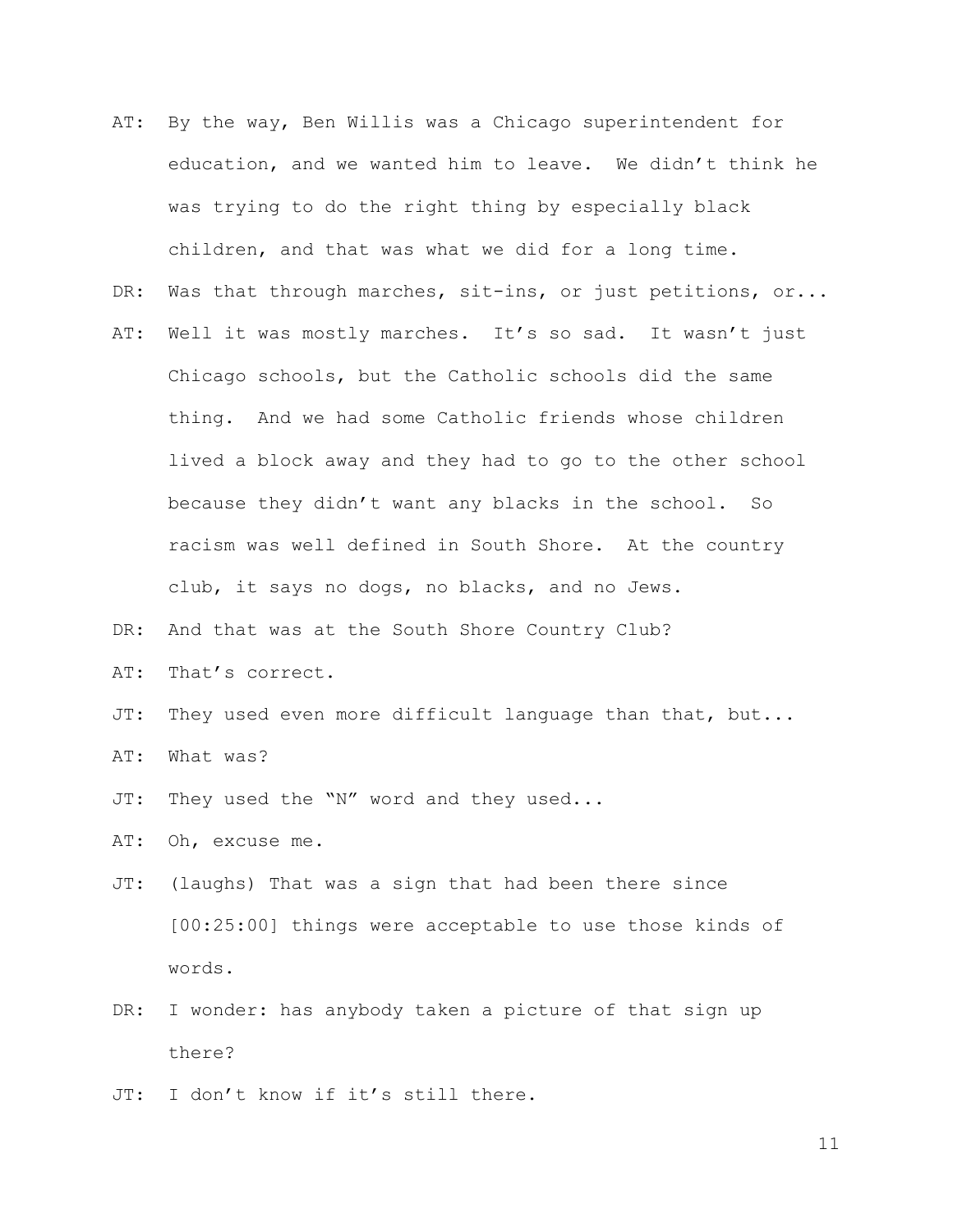DR: I mean it's not up there now, but...

AT: No, it's not up there now, Jimmy.

- JT: But that was comparable to in the South where they would have blacks only drinking fountains and things like that.
- DR: But that'd be something interesting to find, if someone took a picture of that sign.
- JT: I've always heard of it, but I don't know that I've seen a picture of it.
- AT: But I'm saying it was everywhere. It's almost like fighting a brick wall. You go from this thing to that thing. We had a meeting with the pastor of our church and Bevel, James Bevel, from Operation Breadbasket was there. And all this preacher could talk about to him was what blacks did on the highway that was immoral. I had to go home and look up fornicate, he said, on the highway. I had to go home and look up fornicate. (laughs)
- JT: You weren't reading your bible. That's the trouble.
- DR: Alice was still a little naïve at the time.
- AT: When I found out what that pastor was saying, I said he got a dirty mind. And Bevel was so cool. He said, "Fornicating on the highway has nothing to do with the right to vote." And I thought to myself well, that sounds pretty good.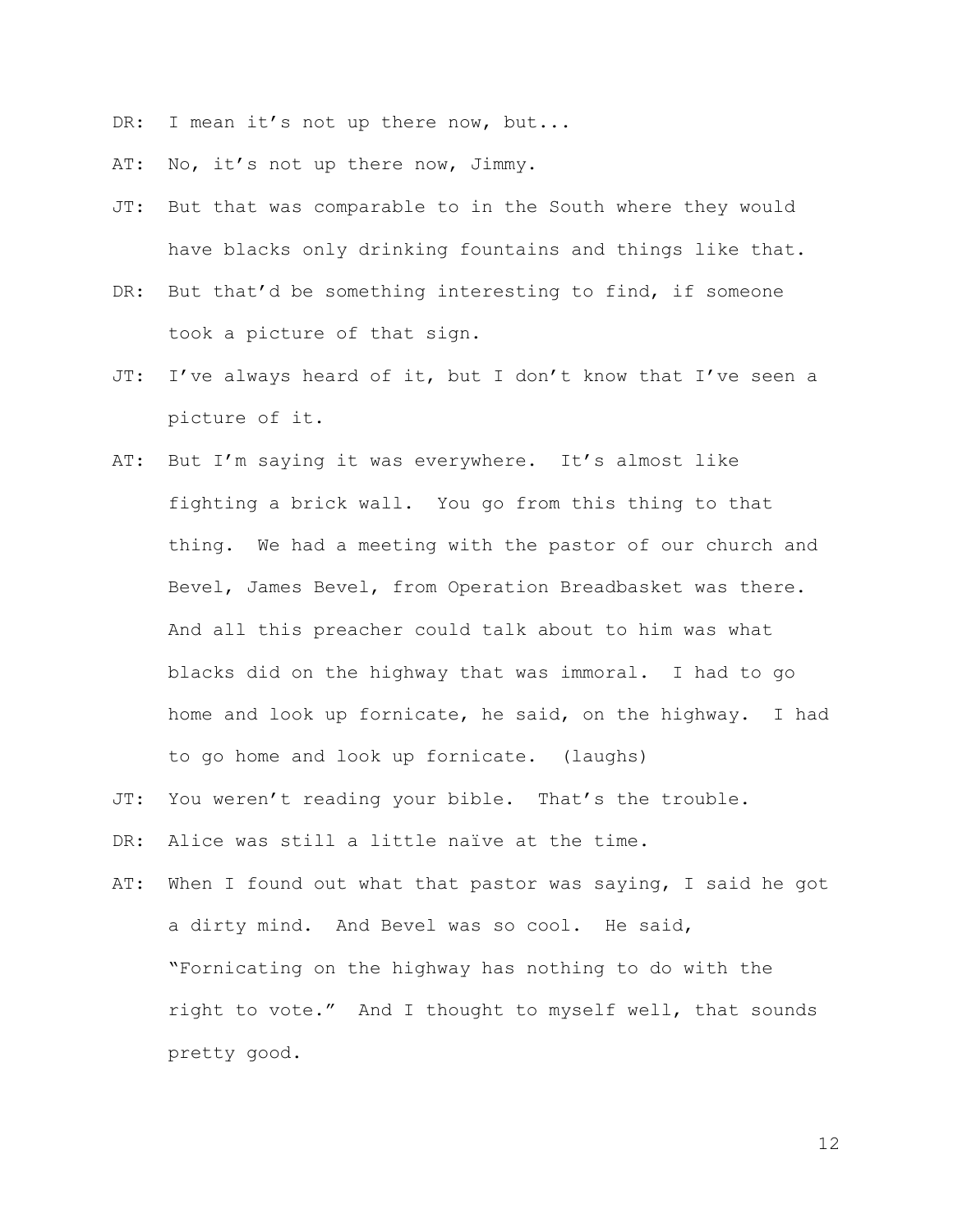- DR: You had mentioned Operation Breadbasket. Was that already on and going or when did that start? Was that around 1964 as well or...
- AT: Nineteen sixty-seven, I believe.
- JT: I'm not sure of the time, but that was something that evolved out of Dr. King's coming here and seeing the need to develop the communities in a number of different ways. It wasn't just housing, it was the right to vote, and the right to have jobs, and all that kind of stuff.
- DR: Was it around 1964 when you first interacted with King, or was it after that, or before that, or...
- AT: Well Dr. King didn't come in '64. I take it back. In '65 or '66 because here I got '65, '66 Hyde Park Belmont Cragin testing, Dr. King's time. Al Raby brought Dr. King to Chicago and in order to bring him here, and to start some things, we had a fundraiser in 1966, Chicago Freedom March, and that brought Dr. King here.
- DR: And that was sponsored by the SCLC and the CCCO?
- AT: Right.
- DR: Southern Christian Leadership Council and...
- AT: Coordinating Council of Community Organizations. That's where that picture was taken before that as some of the money we needed to bring Dr. King here and to pay for Soldier Field. That's where we had it. And his wife was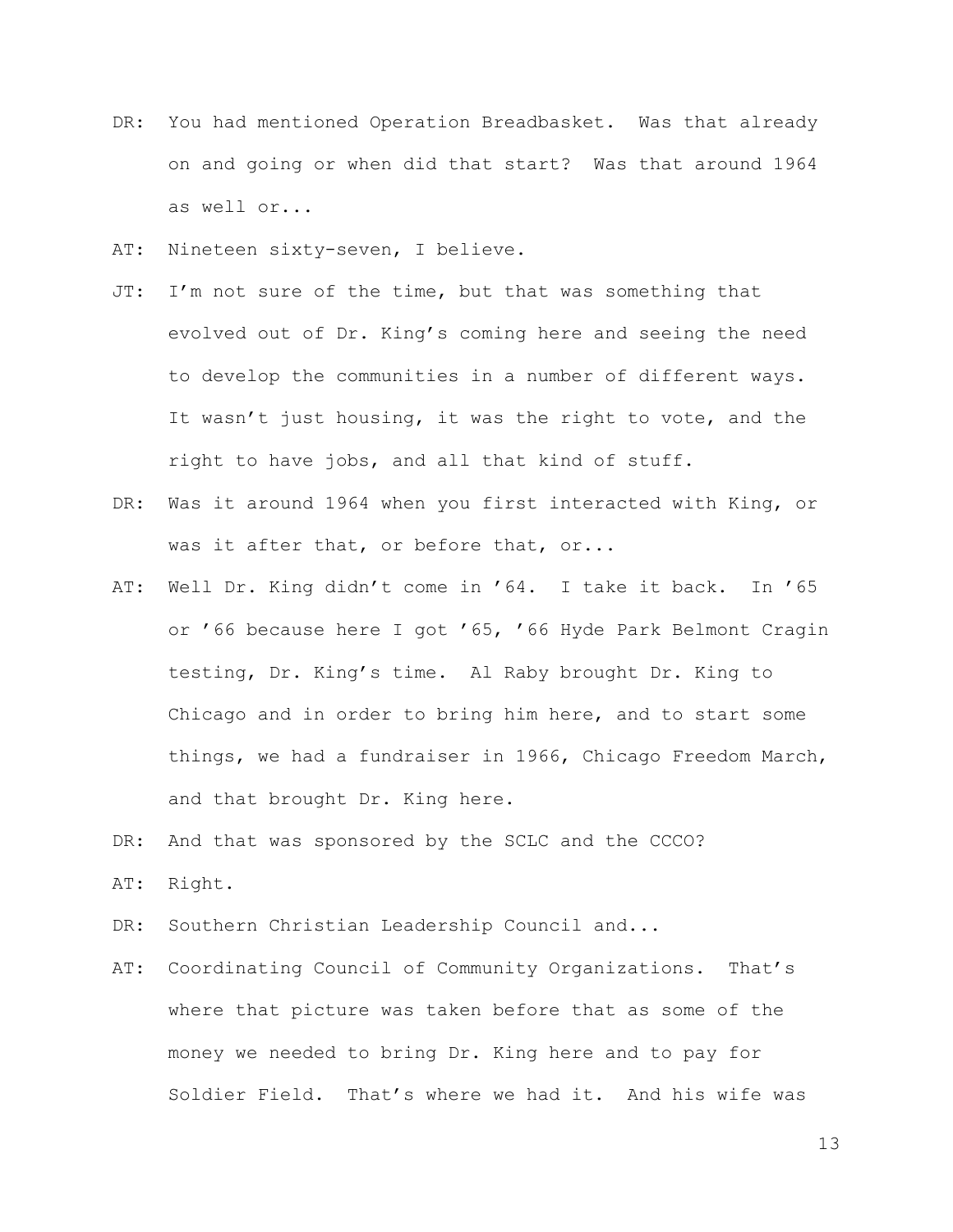supposed to come, and she couldn't come, and he came, and he said he hoped we didn't mind him coming. My name is barely on the program, but it is there.

- DR: This is Al Raby that you've been mentioning.
- AT: That's Al Raby.
- DR: Raby, OK. [00:30:00] I wouldn't recognize Dick Gregory back then as I see him now. (laughter) He's clean cut.
- AT: Here's where we get mentioned.
- DR: There you go. Of course, as Mrs. James Tregay. As a historian and always looking up people to research, when it comes to researching women and what they did, it became extremely difficult because going underneath the --
- AT: The husband's name.
- DR: -- the husband's name. And there was one person I was researching for a while that was around Evanston in the late 1800s. She always went by initials and then her husband's last name. And she did a lot of stuff, and couldn't find any information on her until we started reading newspapers. I had to go through newspapers and find her name finally.
- AT: I'm (inaudible) to go by my brothers. I'm going to regress a little bit to my childhood out here in Evanston. My mother did housework and she took in laundry, which my grandmother did. We had a washing machine in the basement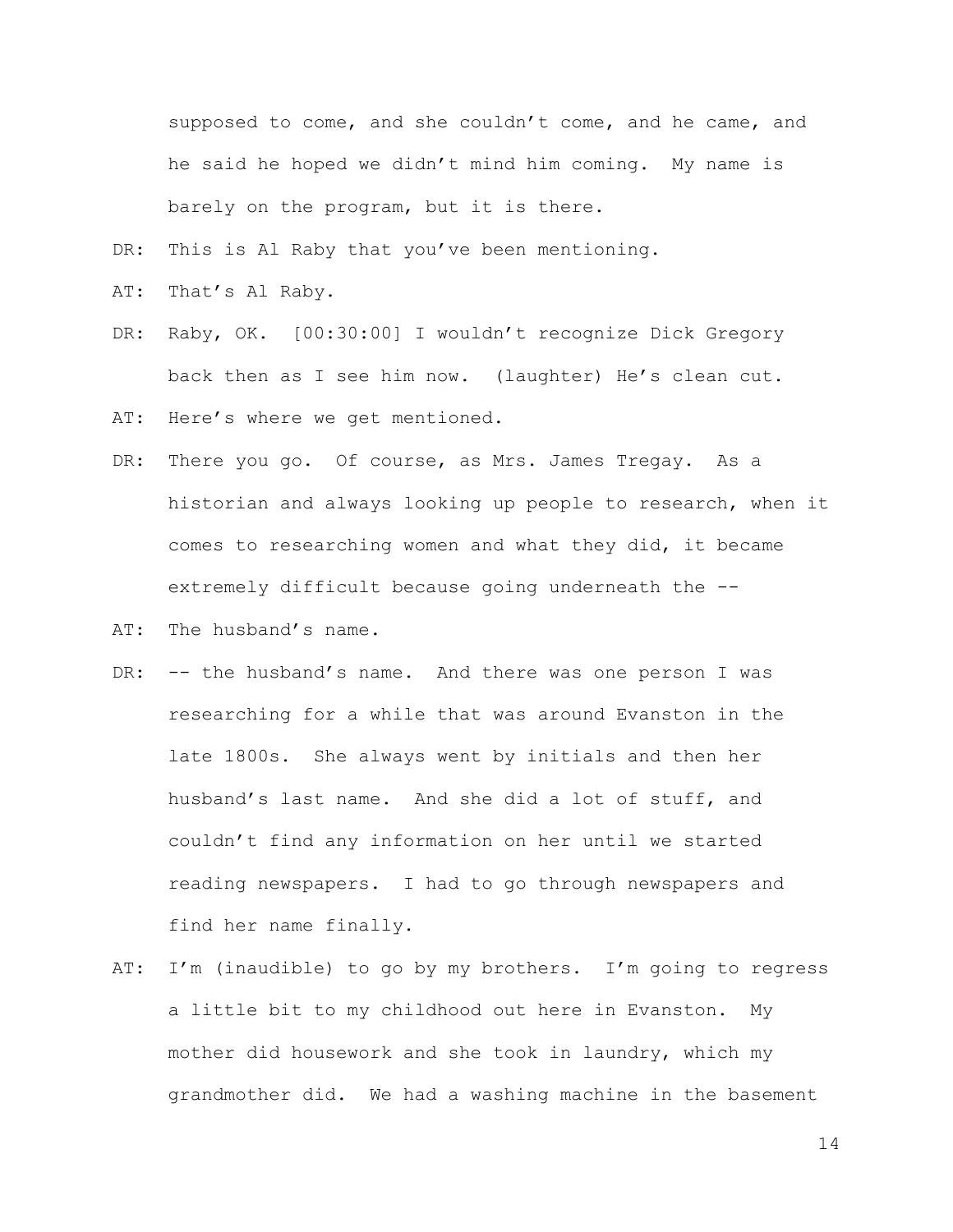and that kind of thing. A lot of the blacks did the same thing, so it didn't seem like it was anything bad. And my mother kept going to school until she got her license to practice nursing. And I was just looking at a picture of my aunt and it just brought tears to your eyes to see her waiting on the white people. It was really, really hurtful. We didn't know we were poor because everybody was poor. The only person in the house that had a job was Uncle Fred, my mother's brother. I mean they did day work and took in laundry. We even had Mr. Charlie who did the ironing for these white folks. (laughs) We had Miss Fan and Mr. Charlie. So I guess through the years, things just never seemed even nowadays they still aren't as good as they should be. When you watch the Tea Party and you see how disrespectful these people are to the President of the United States, it's unbelievable. I'm sorry to just interject those kind of things.

- DR: No, that's good because what it does, it talks about your early influences to what you do now.
- JT: I might just put a little thing in. My life experience in some ways very much the same. We had limited money coming up. I came kind of after the Depression, but elder brothers and sisters suffered through the Depression with my father out of work for a good, long time. But we didn't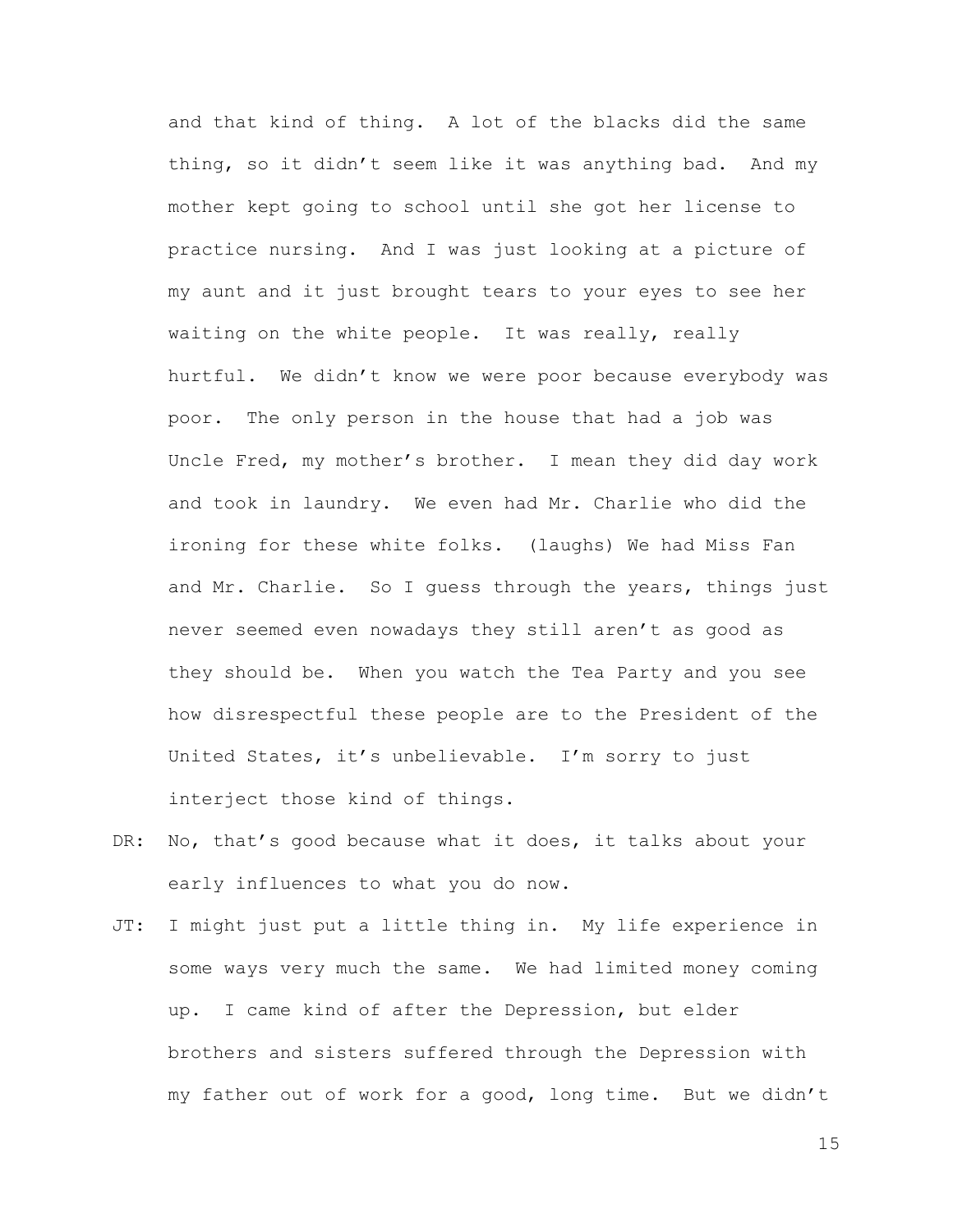have the business of racism challenging us, but I had a lot of feelings about it.

- AT: That's because there were no blacks there, or one. There was one black in Oak Park.
- JT: Yeah, there was one that I went to school with and there was only one in the high school. (inaudible) child was there. At the same time, I didn't have the kind of personal feelings that Alice had from suffering under it. I had a lot of feelings about the unfairness of it, so I was as much motivated to try to make the changes as Alice was I think. Even when I was in high school, I had kind of some radical feelings. I used to march downtown against the (inaudible) testing we were doing because I just felt that that was wrong [00:35:00]. When it came time and Dr. King was marching in Washington, I went with my mother and my sister in 1963. That was something I felt very strongly about.
- AT: In 1966, I was working for Abner Mikva and I was a precinct worker. And I was doing such a good job. I really knocked on the doors and did all the things you're supposed to do, and they took notice. And I tell everybody if you want to work hard, you can move up real fast in the political arena (laughs) because I immediately got promoted to area coordinator. Excuse me. They gave me seven precincts that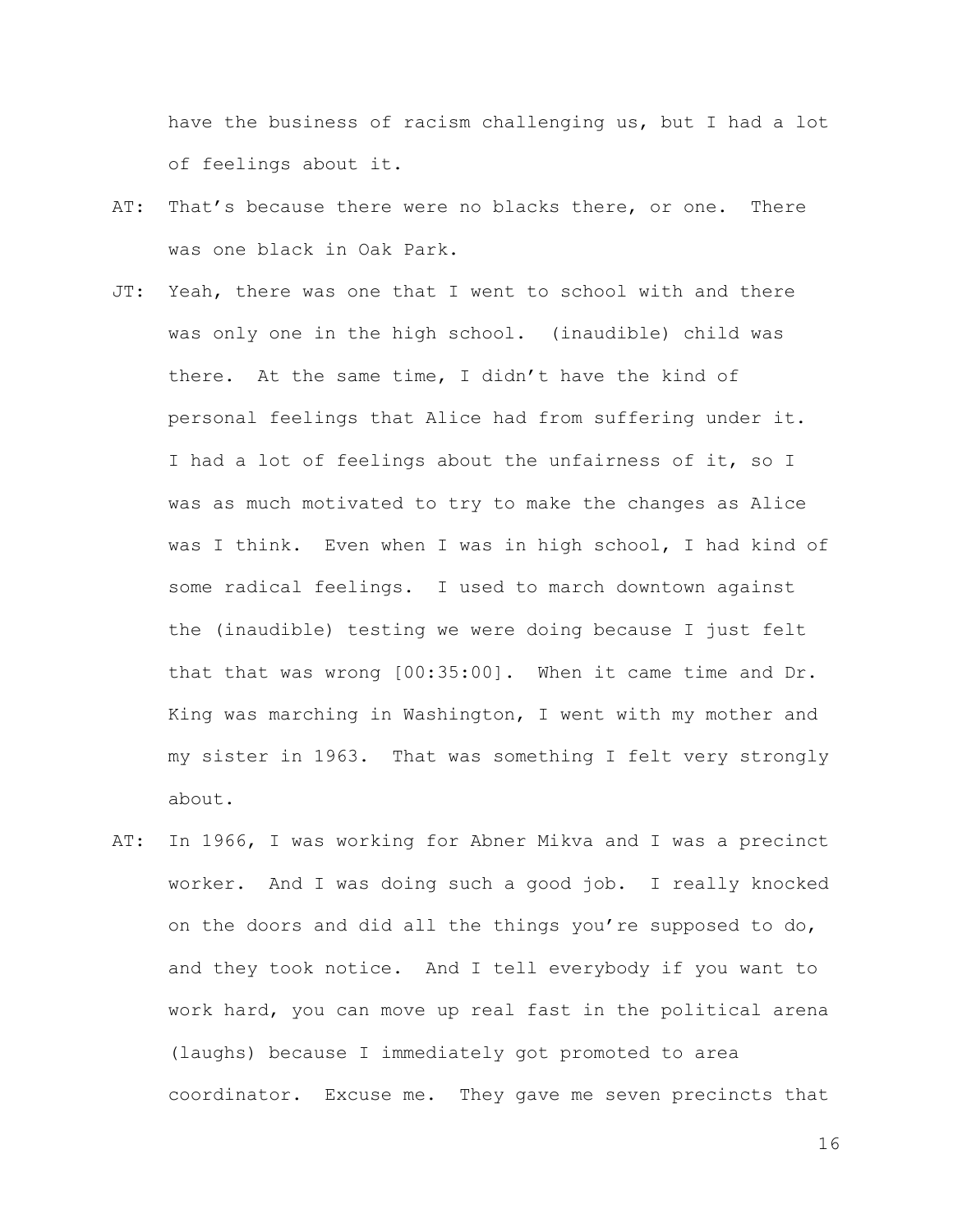I was in charge of. They gave me people who were supposed to work it, but most of them didn't work it. So I ended up working seven precincts. But I liked what I was doing. And as I tell everybody, all my life, it seems I've always worked two jobs. I go to work at night and in the daytime, and then I go to work at night and I campaign. And I won all seven of my precincts, and I was hustling back to the office with a smile on my face, and hand my winning tickets in, and come to find out he was losing and he lost. Then in 1967, I worked for Alderman William Cousins, who was running for alderman of the eight ward, and he won. But it was not an easy win. Bill's administrative assistant, his name was Leo Johnston. He understood what I had to do to make these people do the right thing that were knocking on doors. I had knocked on doors. I know what to do. We had looked at the previous record, and we knew what precincts we had to work hard in to win because he lost in the primary and now we were in the general because used to be two elections for alderman. Now it's just one. I did some things that I thought was really, really good. I put a white man named Mack [Hansabraw?] from North Carolina.

JT: Tennessee.

AT: Oh, sorry. Tennessee. (laughter) And I put [Aryllia?] Chastain, who was a very fair black woman in this precinct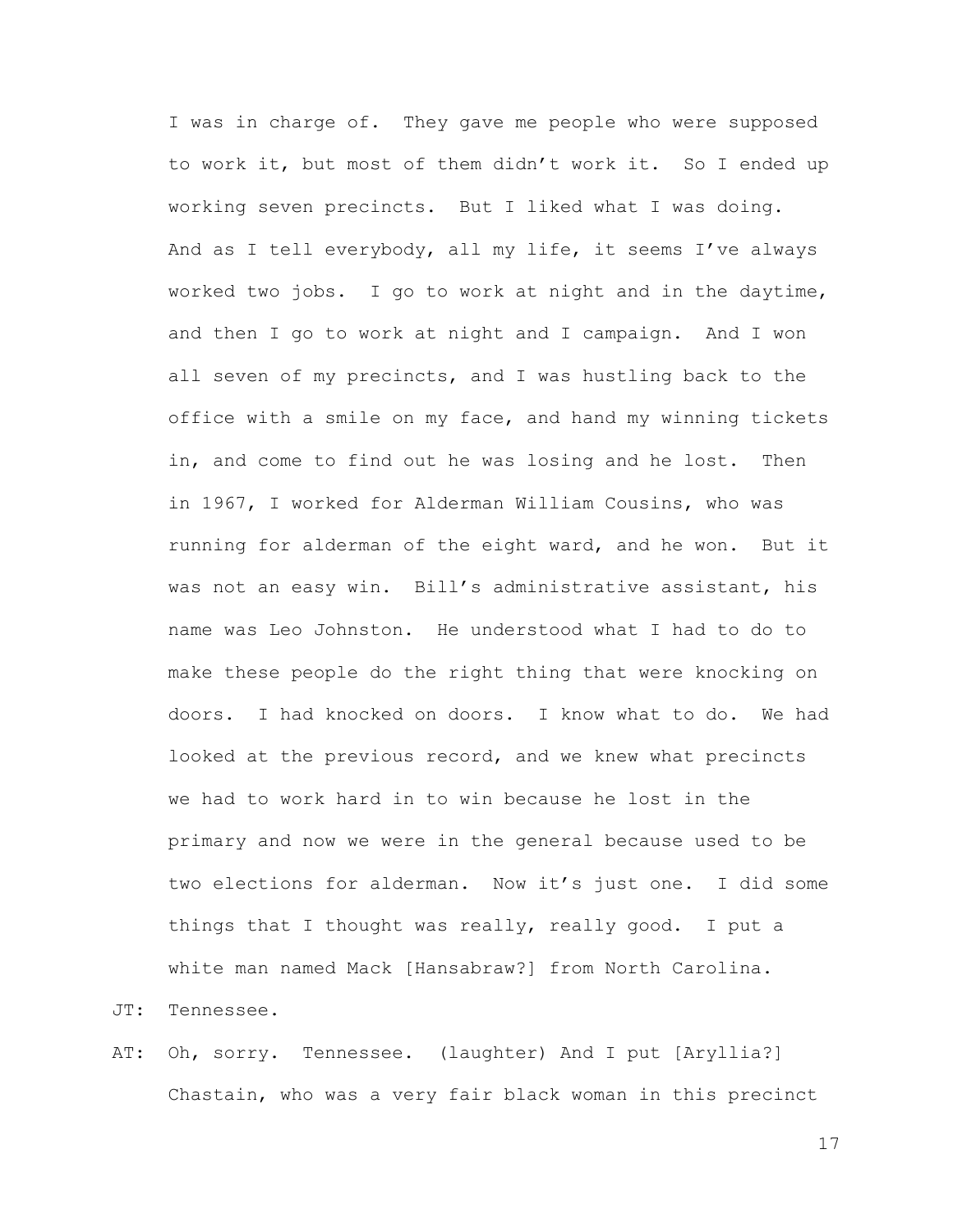that we had lost. And they knocked on doors. Well she was from the South too and they had these little Southern drawls to them. We would report each week how many doors we've knocked on, how many plus, minus, and zeros. And this fool sat up there and told me he had all pluses and he worked half his precinct. And I told him he was a damn liar [00:40:00]. Bill flew out of the room. He didn't want to hear it because his friend's out. And I said, "You must hate Bill or you wouldn't be sitting up here lying in front of all these people because Bill lost this precinct and you should've had so many minuses, so many zeros, people don't know what they're going to do, and so many pluses. There's no way in hell you could have all pluses." And he told Bill he hated me. I said, "On election day, your little, tired ass is going to pick me up and say we won if you just do the right thing. You don't do the right thing, we're not going to win. But you have to do the right thing." So it's that kind of toughness that you have to put into people to get them to understand they really have to do the right thing. And we won.

JT: One of the things that I --

DR: I could just imagine you standing up to people.

AT: I was 92 pounds.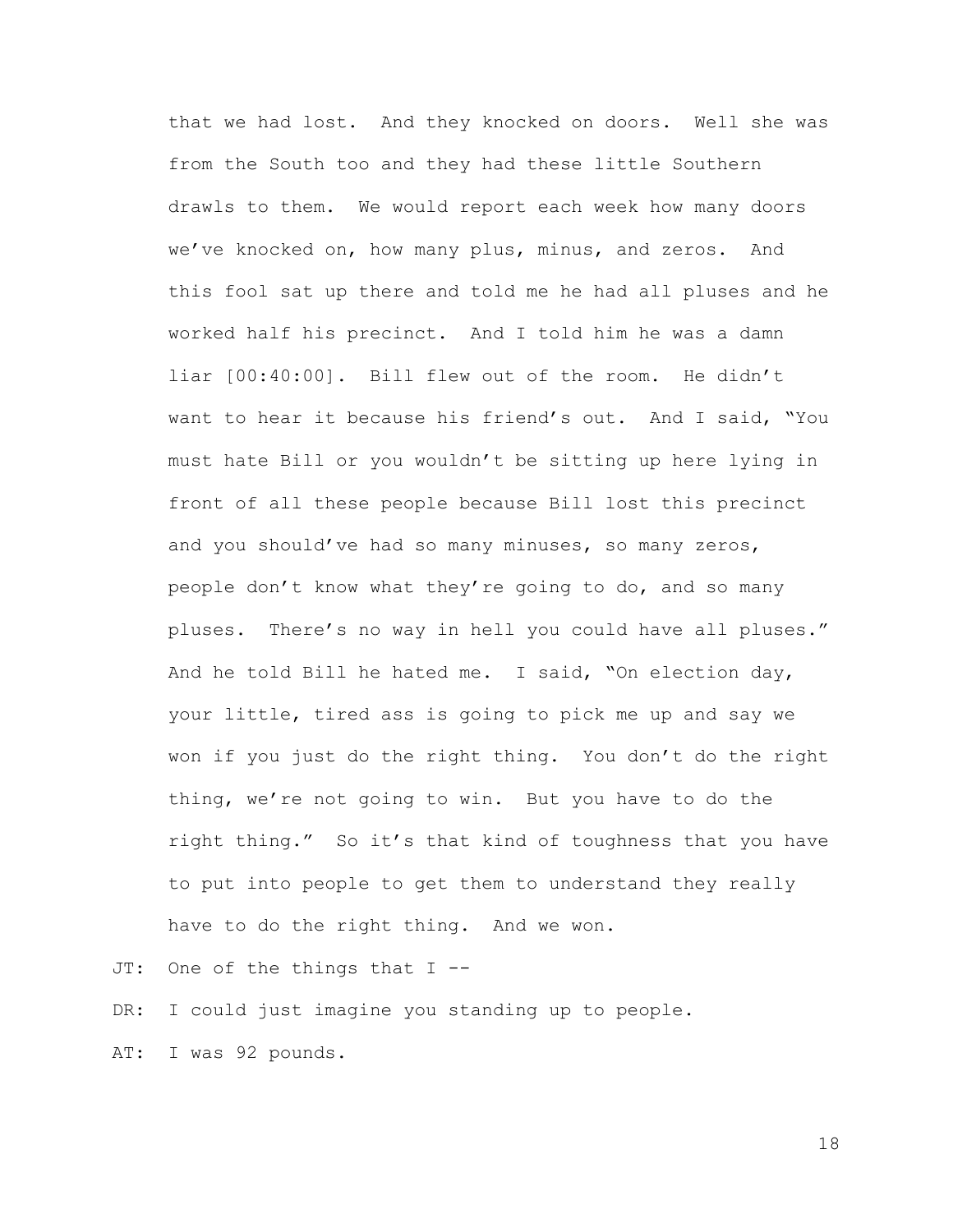- DR: I was going to ask you: what was your stature? Ninety-two pounds. How tall?
- AT: I'm four-eleven.
- DR: Ninety-two pounds, four-eleven, and whipping people into shape.
- JT: Well her mouth was doing more of it than her biceps were. That's for sure. The thing I remember about some of those black politicians that were able to get through and get over, and I think Cousins was one of them, you started out as a Republican because even get on the ballot as a Democrat. Democrats were everywhere; they would fill all of the spots. But then once he got into a position, then he moved into being a Democrat. But it was mostly a matter of just logistical kind of. But a lot of people were sincerely believing in the Republican Party at that time because of Lincoln. Alice's mother was one. It took her a while to get  $-$ -
- AT: I changed her mind. But you know what? From Abner Mikva's, the following year, I became part of the IVI, Independent Voters of Illinois, and I was their office manager. And we had Democrats and Republicans. I even worked for, I don't remember his name, but a man that ran for mayor against Daley. We didn't do well because Daley had it sewn up.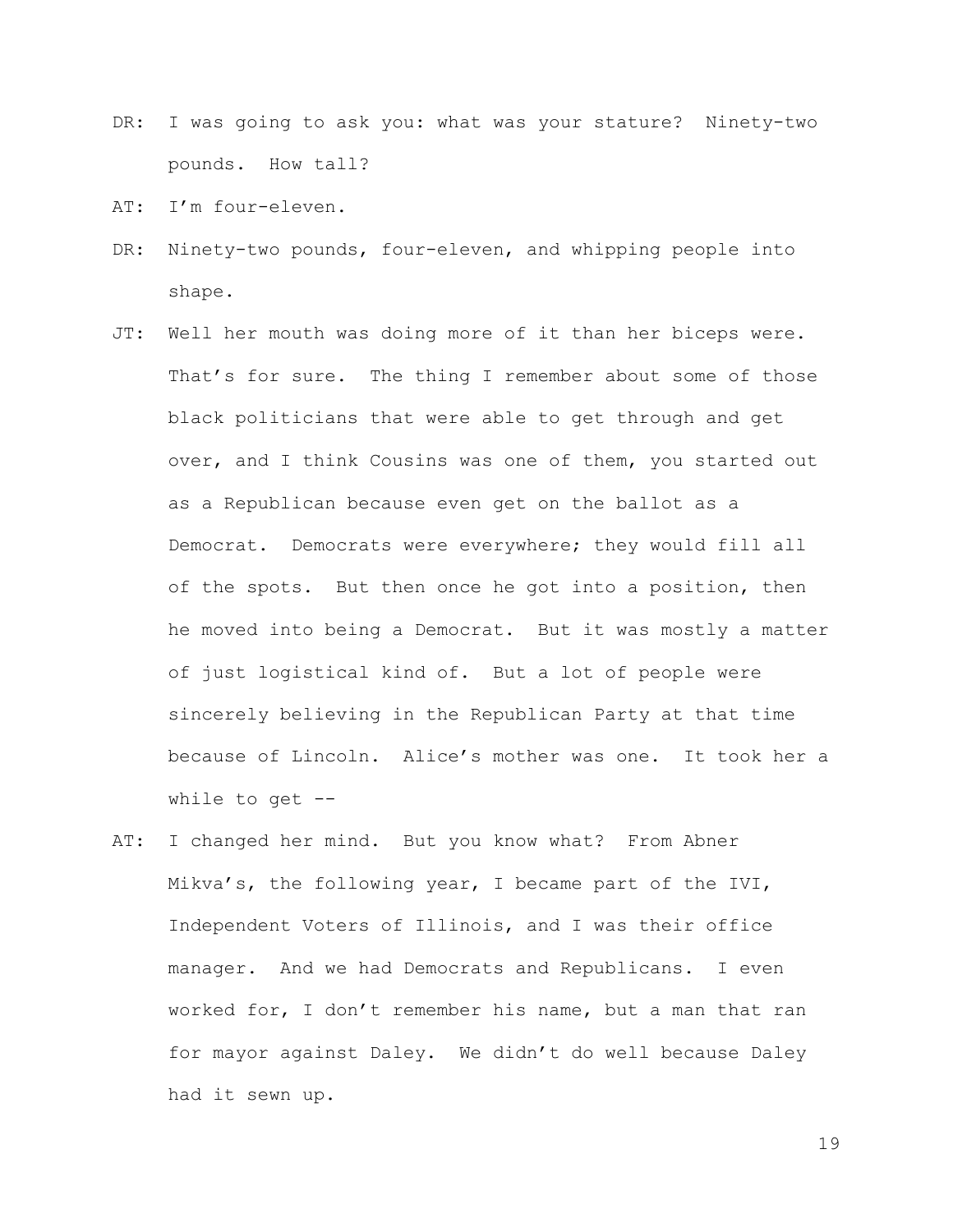- JT: Mostly what IVI was and I think IPO was put together now, but they were maybe progressive and independent thinking, and so their way of dealing with the machine is to work outside the machine. But then in a lot of ways, they worked the same system, like she was talking about, the pluses and minuses and stuff. That's all part of what the old machine had doing. It wasn't easy for blacks to break through that unless they were willing to just get down on their knees and kiss.
- AT: Jimmy and I did march with Dr. King for a long time. I don't even kind of know how we did it. But I do know that we had a group of us in South Shore and all the kids would come to -- they all had little kids -- to somebody's house to babysit, and we would go out on the marches. Jimmy was at work, but Jimmy got off from work at three o'clock or three thirty.
- JT: Three thirty probably [00:45:00].
- AT: And wherever we were, he would park his truck somewhere and join the march (laughs).
- DR: Now when you say you used to march with Dr. King, was that throughout the Chicago Metro area or throughout the country?
- AT: No, we were here in Chicago. This was a totally different kind of march. And one of my neighbors, her family lived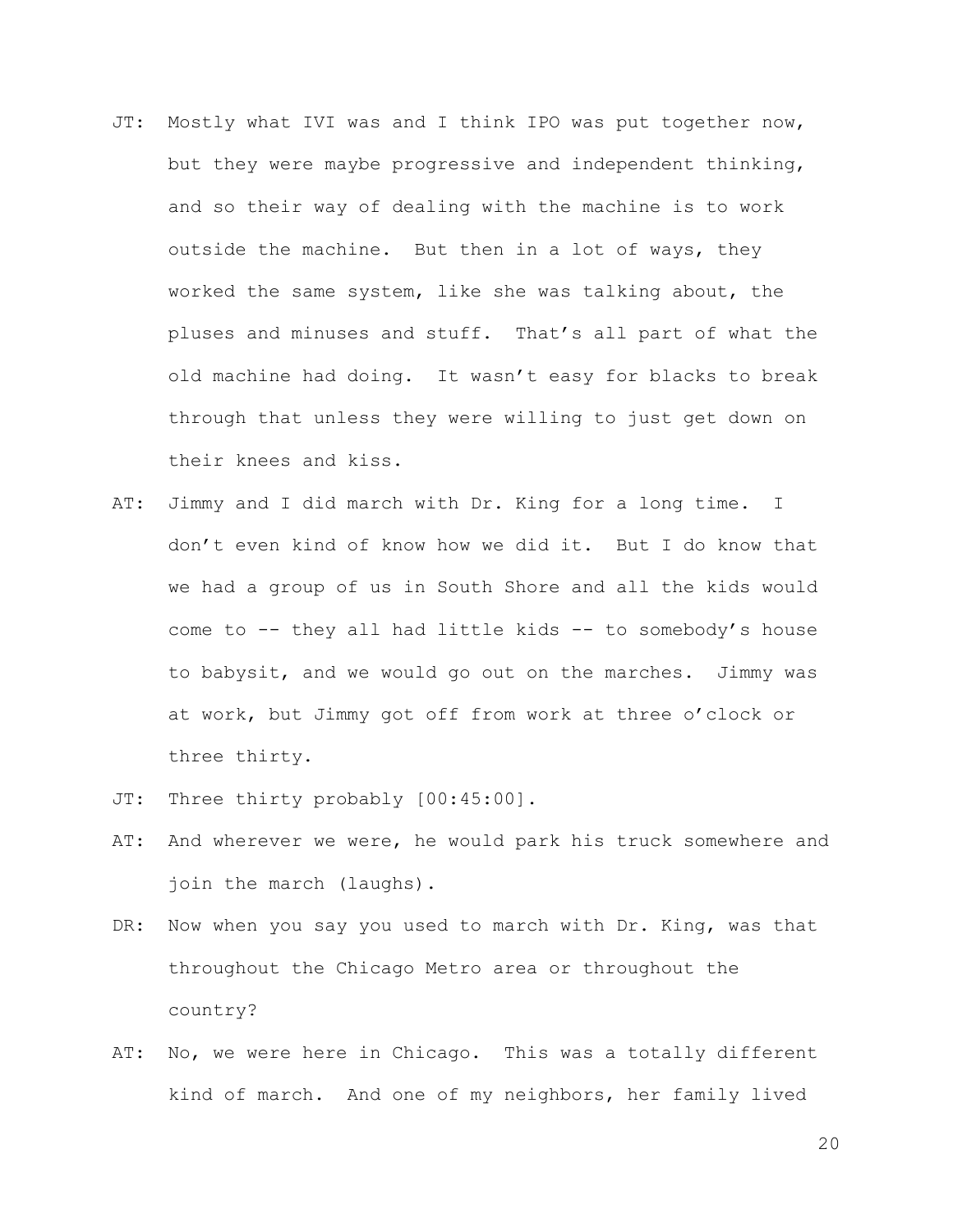in the Belmont Cragin. Not the Belmont, I'm sorry. Gage Park when we were marching. And even her own family was throwing rocks at her. We had priests, we had nuns, we had so many people marching with us of all races and colors. It was a really fantastic march. I didn't do as much marching as everybody else because I didn't like them white folks and I got tired of being called a nigger. And so I did really what I think was dumb as hell. I agreed to go pick them up because we couldn't take our cars anymore. They threw the cars in the water, and busted out the windows, and they were mean white people. And here I would sit, me and three other cars or four other cars, waiting to bring some of the people. We'd shuttle them back and forth, and we didn't have any protection. At least they had some protection with the cops. We didn't have nothing.

- JT: It was always hard to tell who was on your side or not.
- AT: The police weren't on your side.
- JT: They weren't always very helpful.
- AT: The man that threw a rock and hit Dr. King, they took him around the corner and let him loose. The saddest part was the black policemen. There weren't many of them, but there was nothing that they could do.
- JT: Their choices were pretty minimal. If the were going to survive in the force, they had to kind of go on.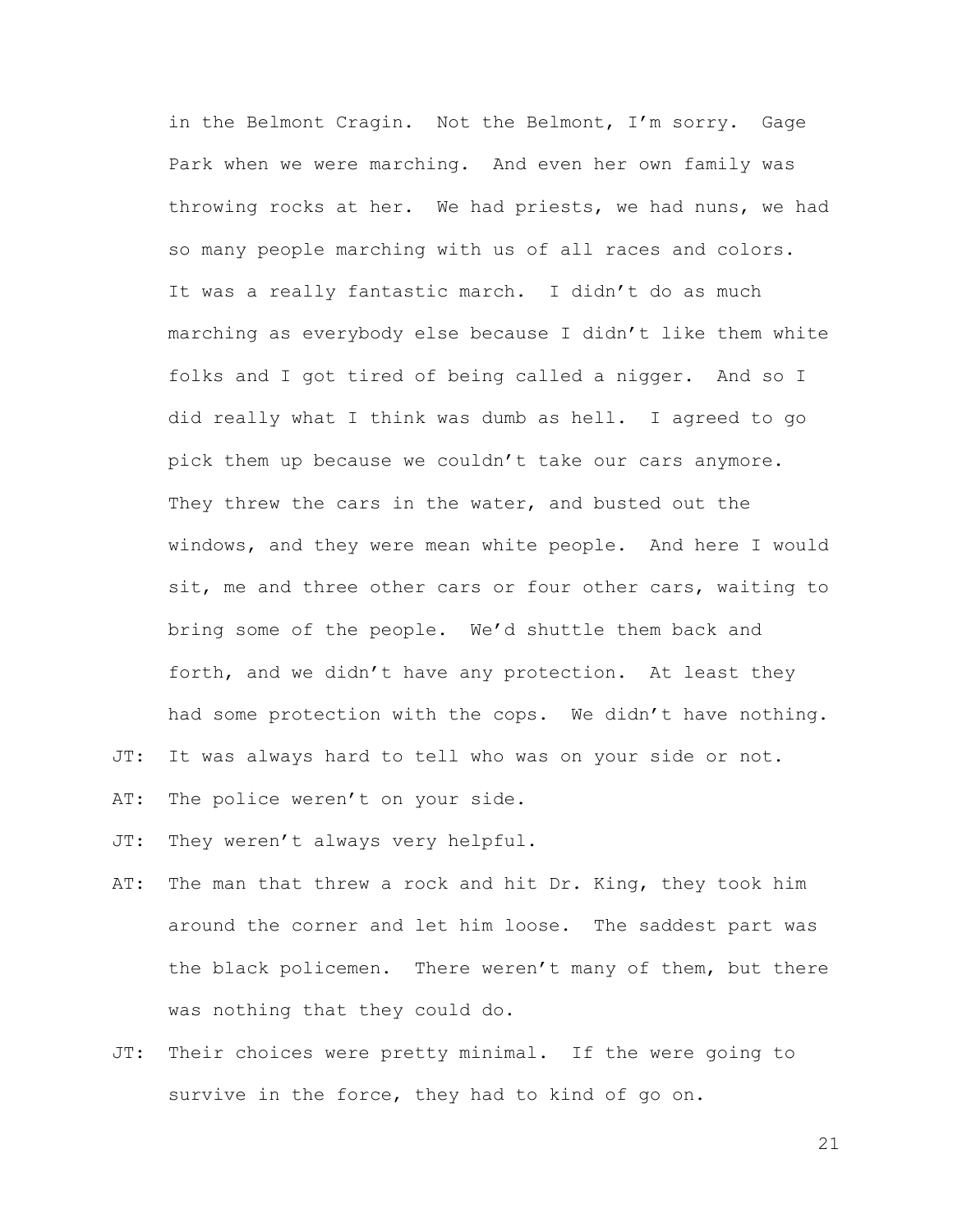- AT: Comply. That's how you got (inaudible) Robinson. They put his behind in the alley behind the police station. That's his job to stay there and watch the police station, and he was a policemen.
- JT: We used to live right at seventy-third and Jeffery, and his organization had a little basement office there at seventysecond I think it was. They were almost kind of in our neighborhood. I don't know. There were some scary times but there was also some heartwarming times when you get people to come along.
- DR: Well why don't we talk about that? What was the scariest time? And then we'll follow that up with what was the most heartwarming.
- AT: We had one where my daughter was chasing a kid because a rock had been thrown. We had first all gone to training and we were taught that if there was some confrontation, we should go on the ground, roll into a ball, and don't do anything but protect our heads. And apparently this kid didn't come to none of the training. He shot off to find who hit him with that rock. My daughter and another little girl chased after him and tackled him. Had that young man got in that crowd of white people, they would have killed him. He would not have to worry about going home.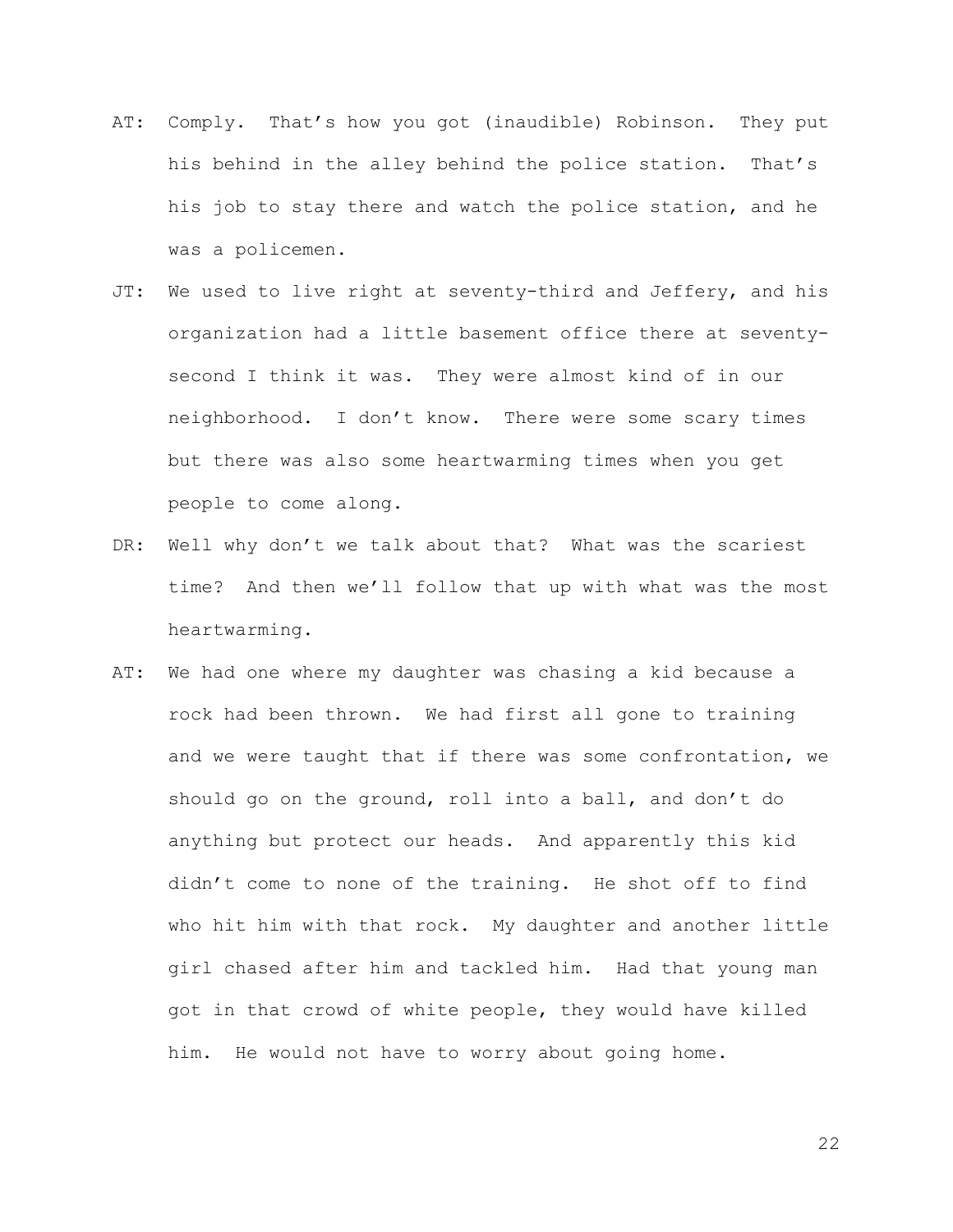- JT: See one of the things that happened, we were trying to include as many people on these marches as we could. We maybe even reached out to some of the gang kids.
- AT: Gangs. We did.
- JT: And they weren't [00:50:00] very much disciplined in this non-violent. It takes a little bit of sophistication, and they were young kids and stuff, and that's where they got into that kind of trouble. But there wasn't much you could expect in the way of help from the police. They were just sort of there to keep the people apart. It was more a matter I think of showing, in a public way, how really nasty and wrong this whole thing was. Like was Alice is talking about in Oak Park, I didn't think that served our purpose all that much to have somebody treat us very nicely and have us go home. It was much better to have a confrontation. And of course you wouldn't want it to come to bloodshed, but at the same time, a little bit of confrontation was a good thing as far as I could see. But of course it did lead to some sacrifices, and some people were injured, and that's Dr. King.
- AT: And we had to stop taking cars period, and they would go on the bus, and then the bus would go and pick them up when the march was over with.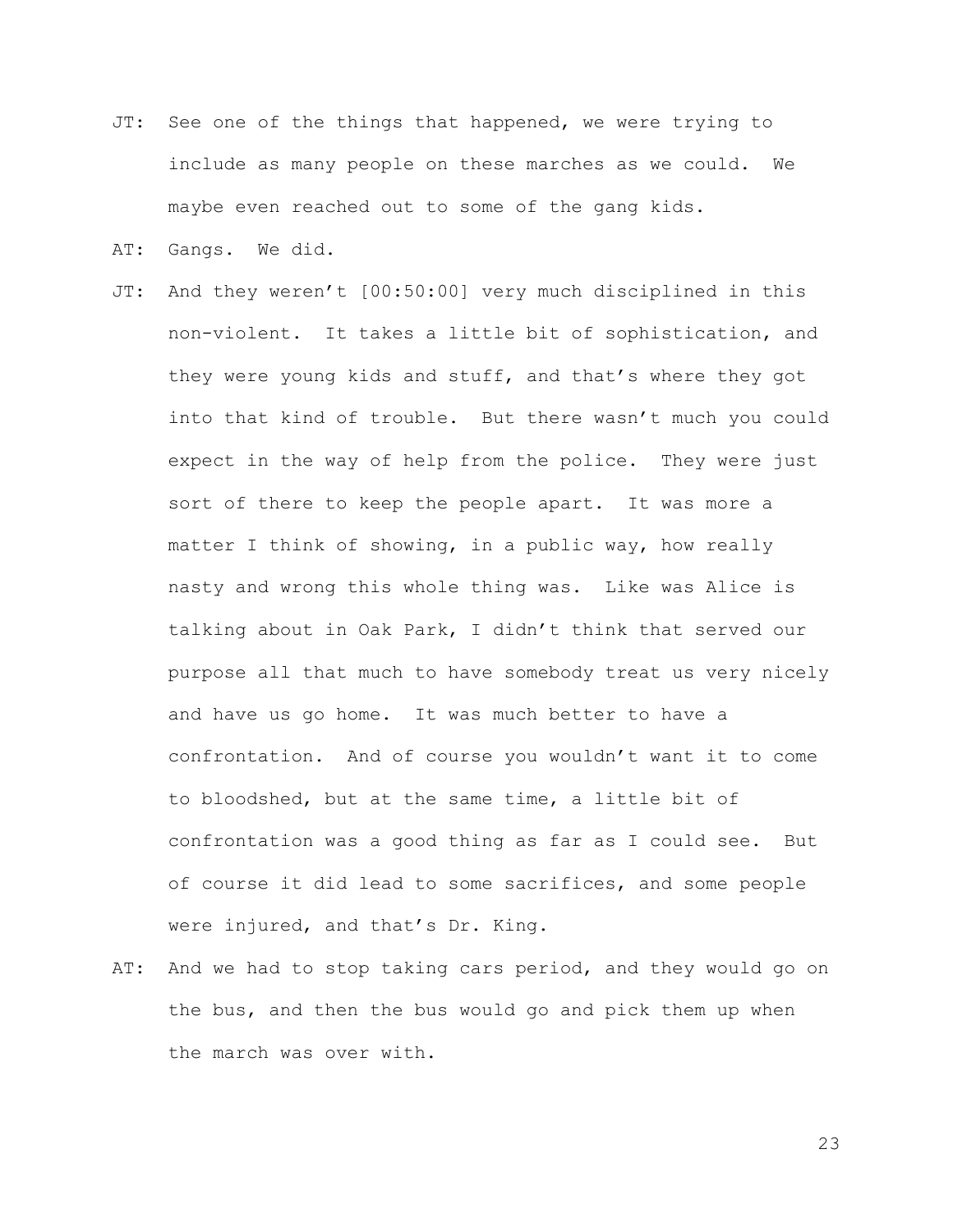- JT: There were times when I got on the CTA bus and they broke out all the windows in the bus and you didn't know what was going to happen next.
- DR: At any of these marches, did you ever take photographs at all, or that's not something you thought about?
- JT: There was a lot of people taking photographs. There were some black press people that someone had. I don't know. The photographs were made available in the public press, but I don't know whatever happened to them now.
- AT: I have just one, and that was when Myrtle Taylor was carrying my grandson and it says, "My daddy needs a job." That was one of the marches with that.
- JT: See, a lot of those marches, the major picketing things, were not all that violent. The violence came when you really, really challenged the people and stirred up the - a bunch of angry people. One of the times was scary for me when we were still in the St. John's Methodist Church in South Shore. Dr. King had been out of town for quite a while, and he was trying to reach out to more people. So we made an agreement for him to come to St. John's church in the evening and speak to the community people. And then we also invited representatives from the --

AT: Black P. Stone Nation.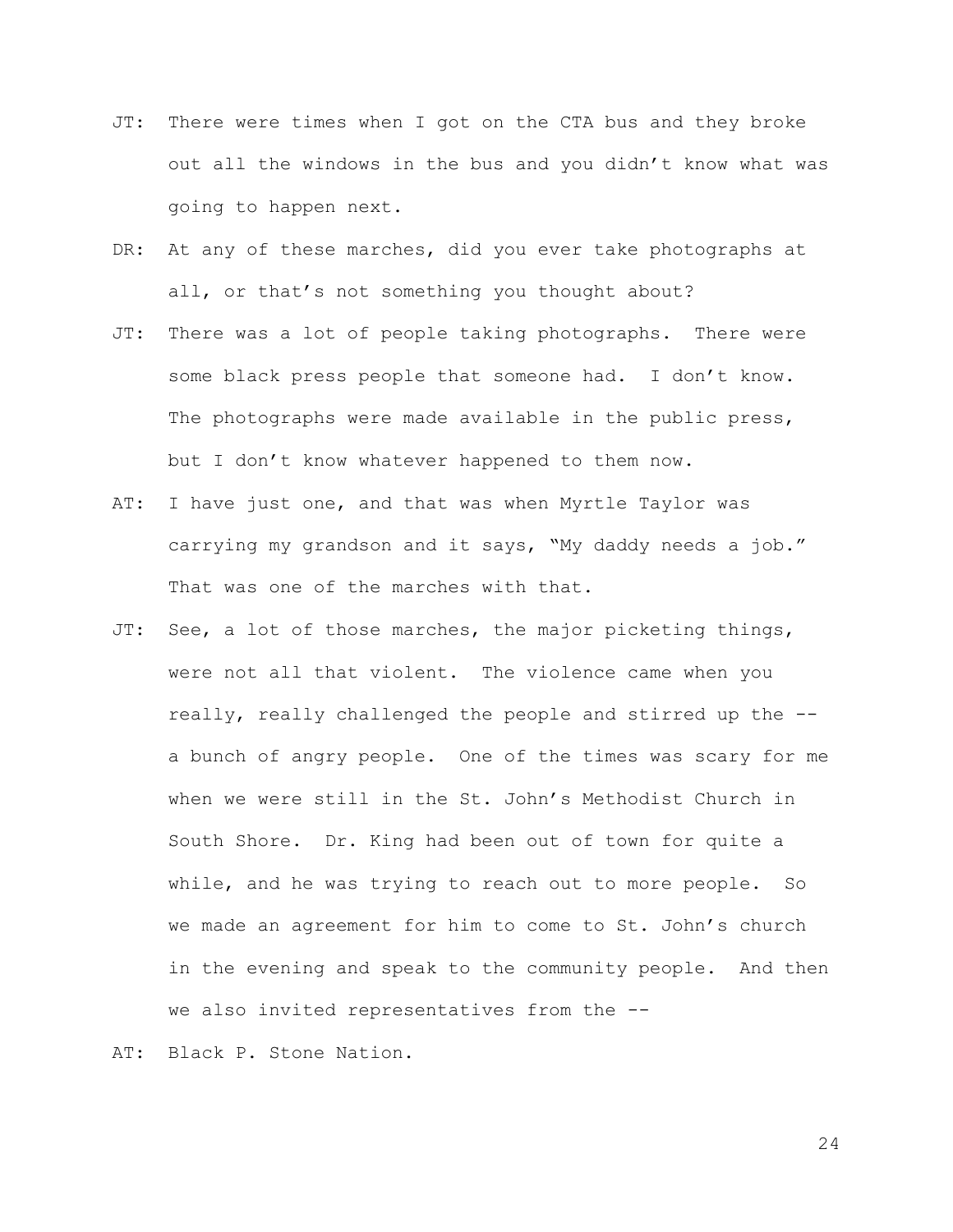- JT: -- Black Stone Nation and Black Stone Rangers they're called now.
- AT: Black Panthers.
- JT: No, no. Well that Black Stone Nation was Woodlawn, but the people from Englewood. What were they called? The Disciples I think.
- JT: We had three gangs there. They had the Latin Kings, but I'm not sure if there was some other name. There was another name for them anyway. And we had these groups together and Dr. King was supposed to be talking to them, and these kids really felt as if they were being -- like they had gotten trapped, and they were afraid for their...
- AT: They put me out.
- JT: They were beginning to rumble and it was kind of scary. There was the one big guy from...
- AT: James Orange.
- JT: James Orange.
- AT: He was Dr. King's bodyguard.
- JT: He was like a football player.
- AT: He was really big too.
- JT: Great big guy. He stood up on the table and started bringing order to things and he did a good job of that.

AT: He put me out.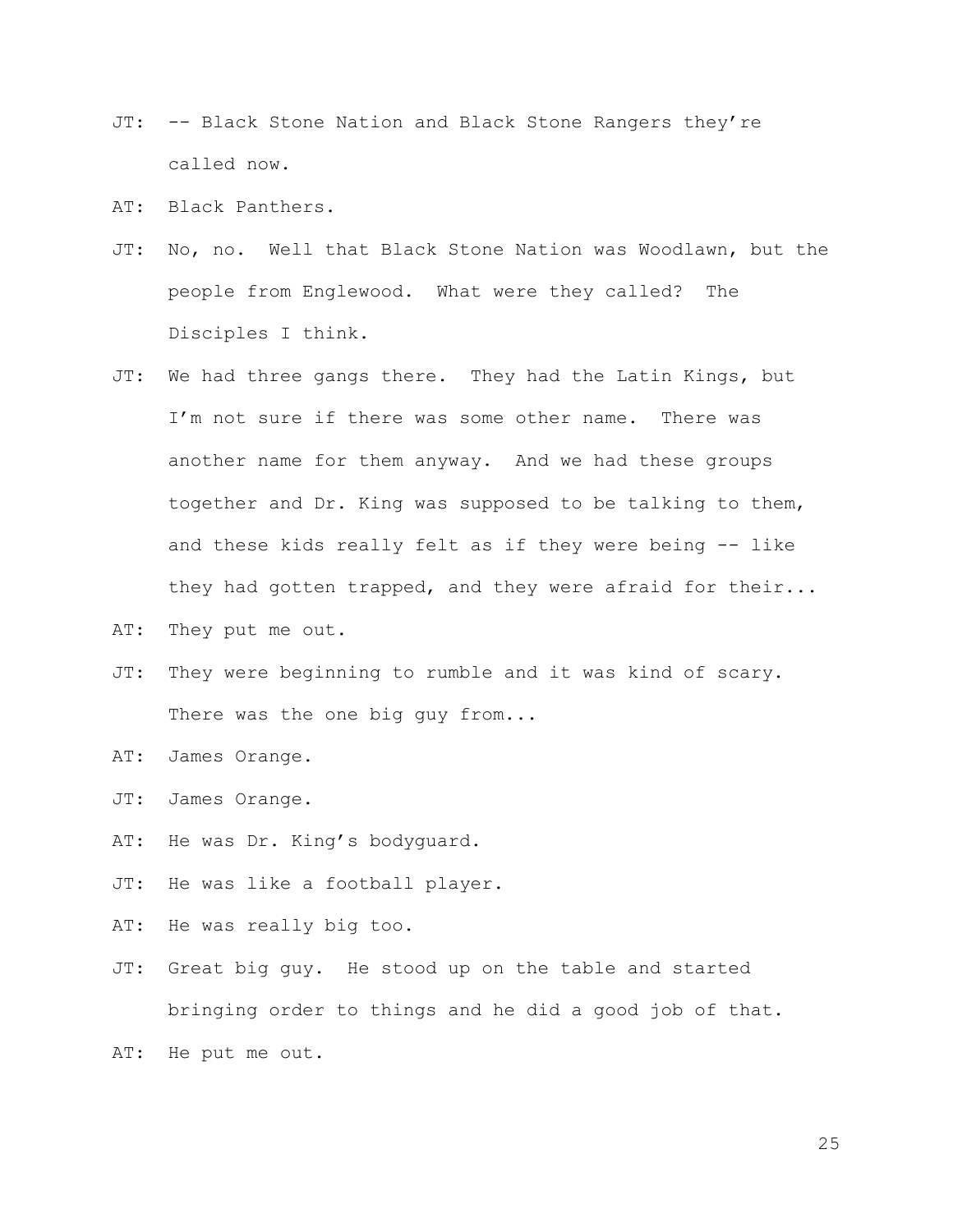- JT: But it was something to try to control all these young kids that were really -- they really felt like we put them in a  $- -$
- DR: In a trap?
- JT: -- in a trap.
- AT: But Dr. King talked to them. It wasn't that bad, was it?
- JT: No, but it was a kind of a scary thing because we couldn't convince them that everything was  $OK$ , and so  $-$ -
- AT: I wasn't there.
- JT: -- we kind of separate everybody. But we did get some of the gang kids to take part in some of the marches though. I don't know if they learning anything or got anything out of it or not.
- DR: What was the most heartwarming incidents?
- AT: Winning the election. (laughter) Well of course when Willis resigned, that was heartwarming because we had marched a long time to [00:55:00] get rid of that man. And when he finally resigned, that was a celebration.
- JT: And this is what, 40 years later, they named a building after him, Willis Towers. (laughter) I'm not sure how that got bought. I don't know.
- DR: As you talked about 1964, Alice, I know you did a lot of marching and organizing. What did you do daily? Did you hold a full-time job? What were you doing during the day?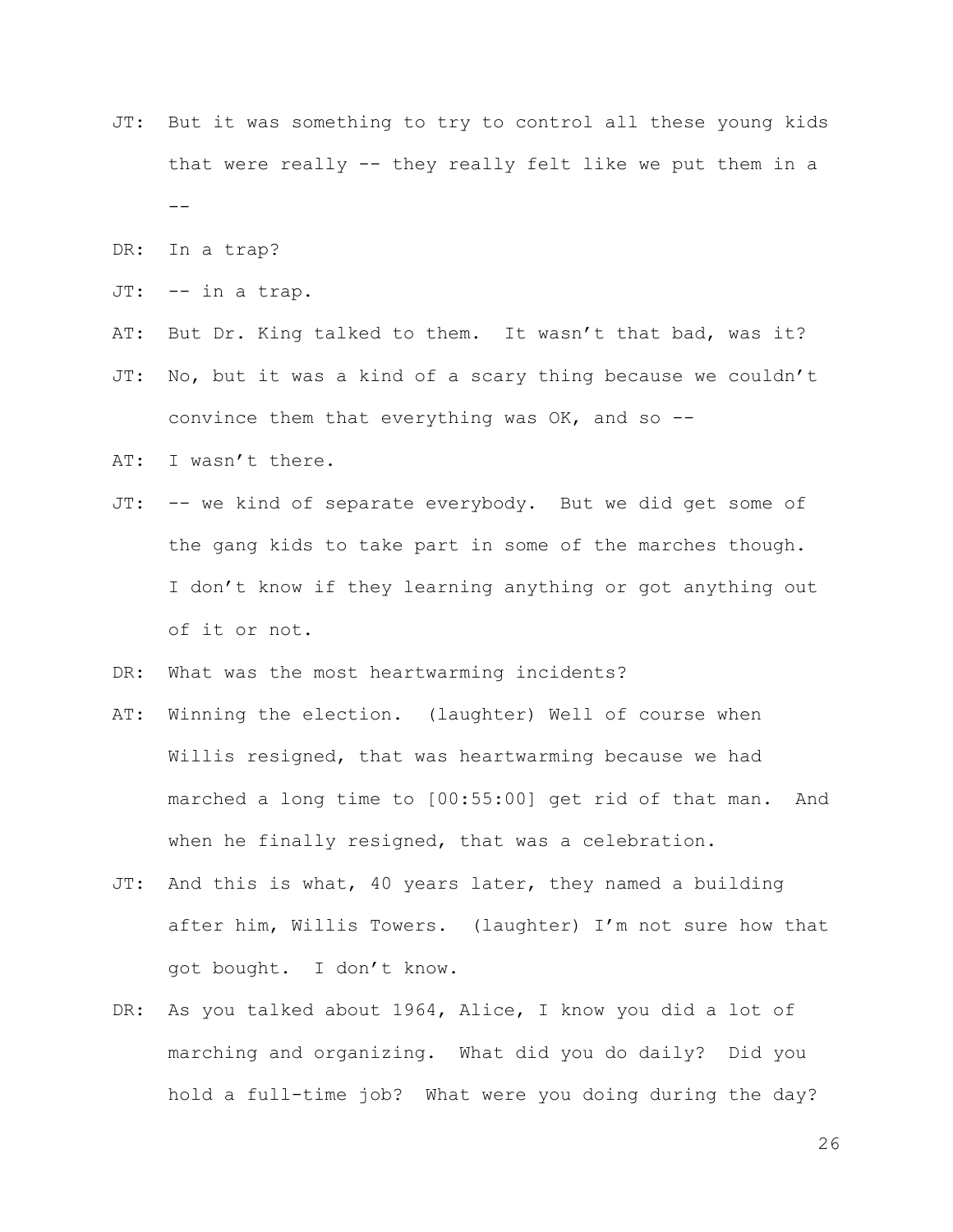AT: I went to work.

- DR: Where did you work? Was it a nine to five thing or was it the marching?
- AT: I'm trying to remember. I started working for PUSH in 1968 or '67.
- JT: PUSH was started of --
- AT: Of Breadbasket. It was Breadbasket.
- JT: And all of that was brought to Chicago by Dr. King, and then Jesse Jackson of course picked up the -- he was the (inaudible).
- AT: Him and James Bevel. He put the two of them in charge.
- DR: But in '64? What were you doing in '64?
- AT: I had a job but I don't remember where.
- JT: Well the kids were pretty little and I think you were kind of a stay at home for a while. But you had different jobs at different times. I was working in construction, and most of the time, it was pretty busy like she said. But somebody had to bring home some money. But we traded off and then there were times when I was a little slow and I could do some other things. I might say Dr. King, when he went to New York and it was kind of a controversial thing that he took a stand against the Vietnam war, and a lot of people felt that he should've stayed with his focus on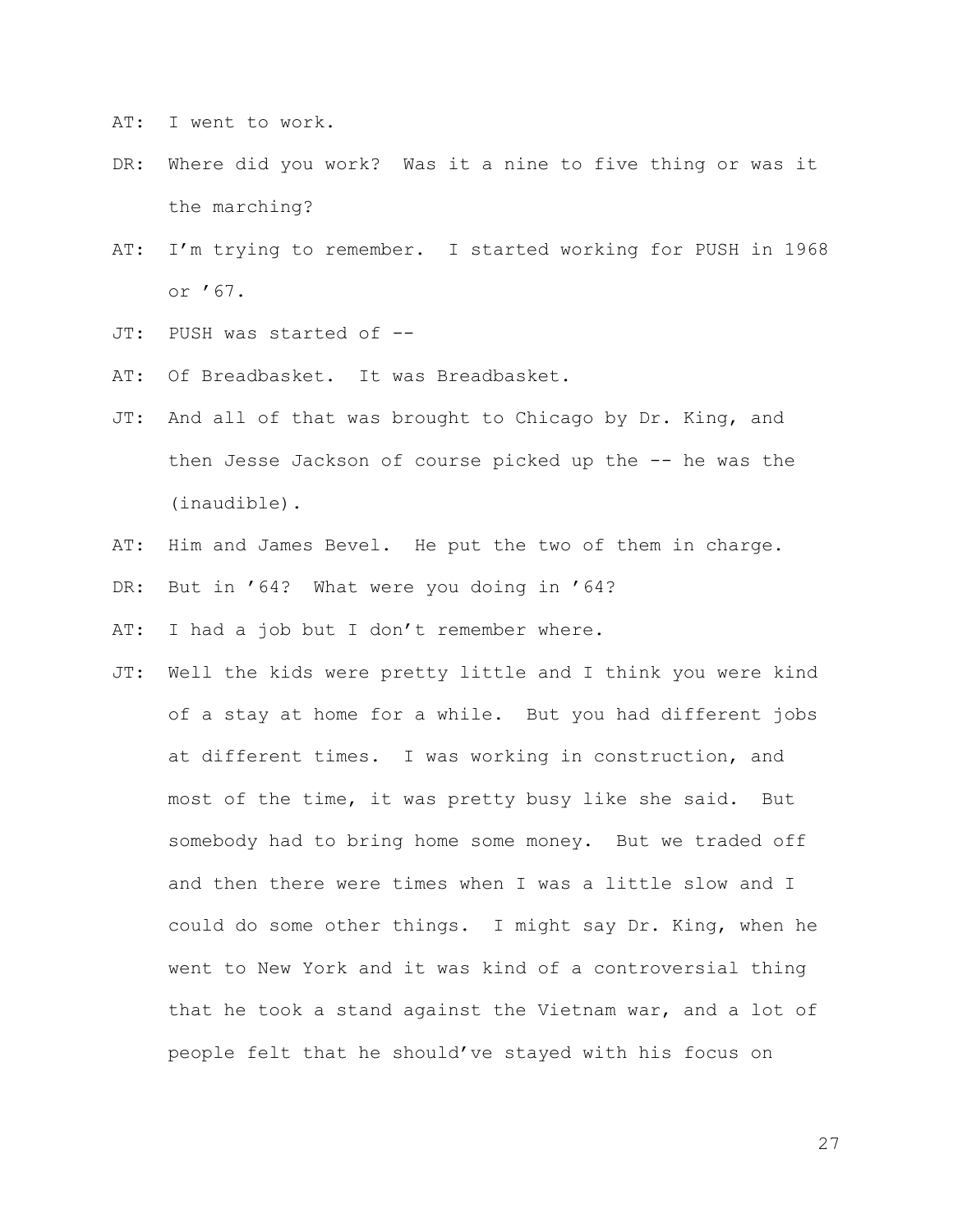civil rights. But I agreed with him and I thought that's just one more thing that needed to be straightened out.

- DR: When Dr. King was addressing more and more things, I wonder if that was part of a way of diluting his power and his influence by having pity on more than what his original focus was.
- JT: I kind of felt that way myself and it took me a while to get to where I decided to go on that march. And I had those same feelings that the force would be diluted, but at the same time, when you're reaching out to more people, you're also organizing more people. And so there was a lot more sympathy all over the world for someone who took that kind of a positive stance in favor of humanity. It wasn't just some poor black folks from the South he was fighting for.
- AT: And when he started Breadbasket, it was called the economical arm of SCLC. And what they started out doing was trying to bring black businesses into the stores, bring black people into the banks and these other highfalutin organizations that eventually we did get into. You gain a little bit. Just like people think civil rights was over with when Obama was elected president. They didn't find out. The Tea Party didn't show them. You can forget about it being over with. And for Walker to win up here? Let's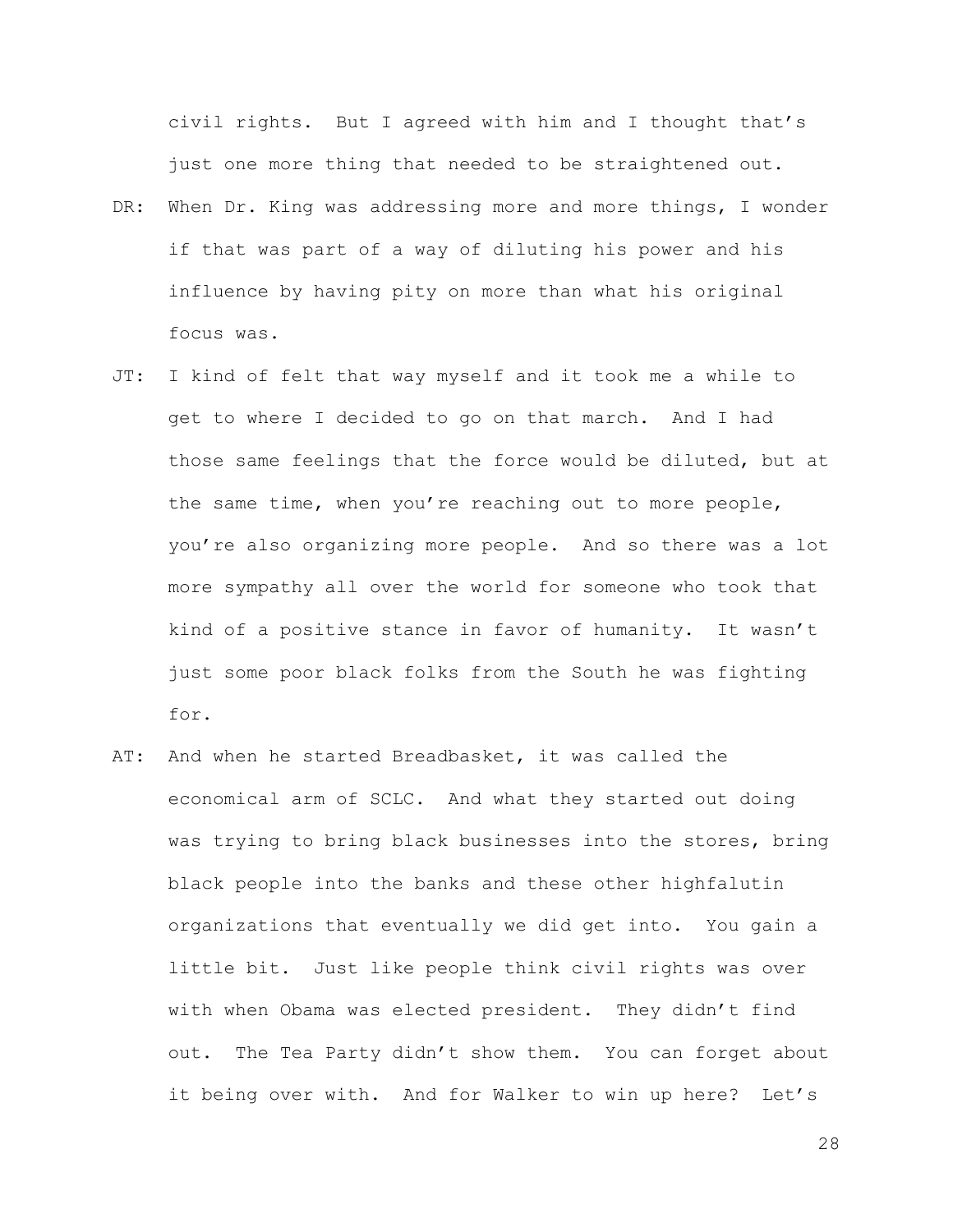go back to where we were. Each little inch that you think you have, you find out that's all you got was an inch. We had great times because we had the commercial [01:00:00] division. Reverend [Barrel?] had gone into the store and found out they had old, dirty meat. What the stores would do is to take the food that was out of date and send it into the black community, and we picketed High-Low in 1966. We had one little black man in there. He was pitiful. He begged us not to picket the High-Low and Jimmy had worked in that High-Low before we went there.

JT: I worked for a contractor but we did High-Low work. It was kind of an awkward thing sometimes because I would run into the same people at civil rights rallies and they thought I was a spy or something. (laughter) But it was interesting. I was able to see it from the inside, and there was a lot of what Alice was talking about on disrespect for the black community. They were an old Irish outfit that was run by an Irish family that came over from Ireland. Mostly hired a bunch of Irishmen and they were really very old fashioned. I remember their place was at eighty-seventh right by the Dan Ryan there, the big warehouse, and all that. It was real crazy because they didn't have any computers or anything, even into the recent years. They're out of business now.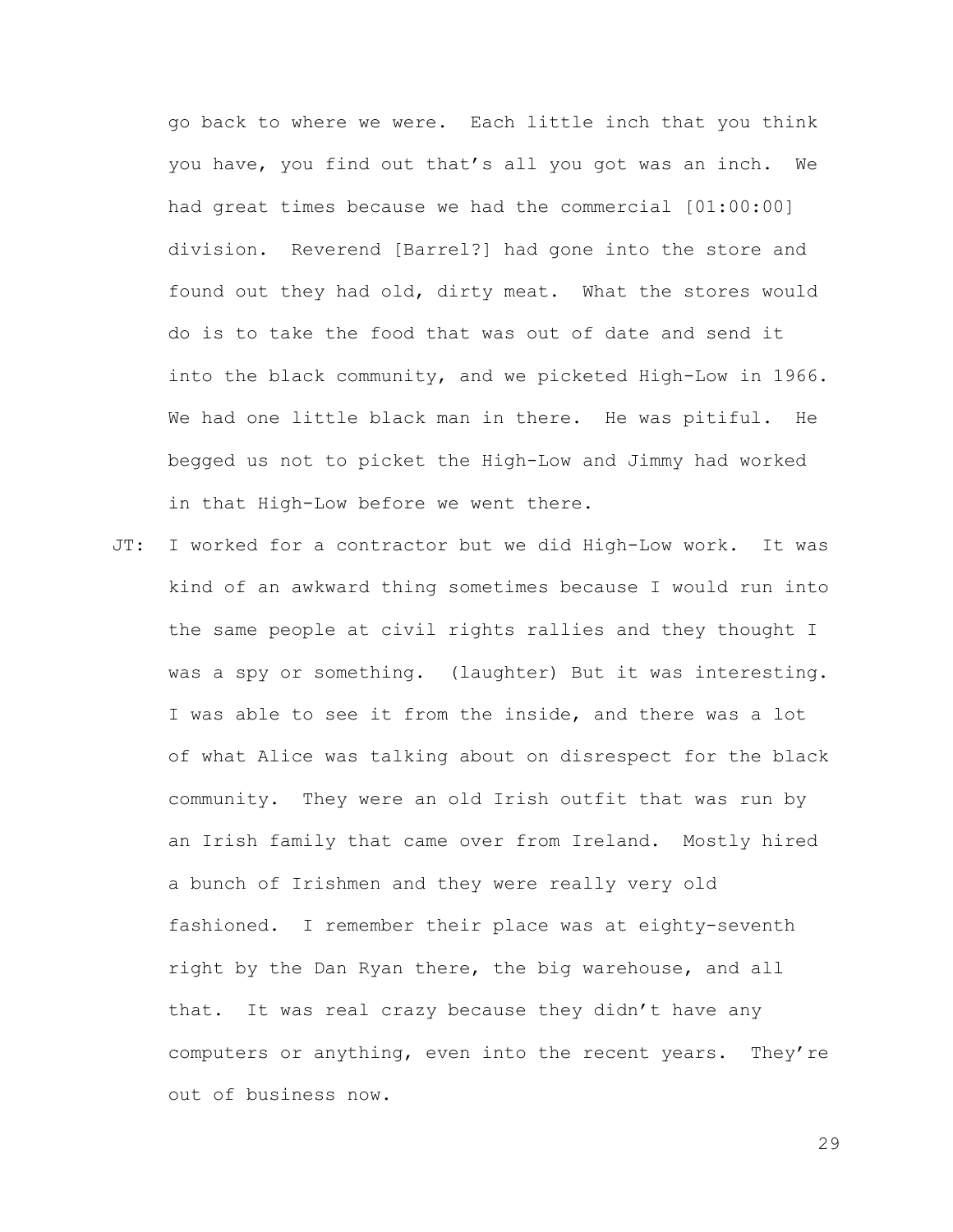AT: So the A and P.

- JT: Well A and P's still around, but they're...
- JT: Not in Chicago.
- JT: No. (laughter) Well there used to be some Kroger stores in Chicago but now the only ones you see now are the  $-$ -
- AT: Food for Less.
- JT: -- Food for Less. I went to school with a girl named Jeannie Kroger and I always thought that her family was somehow involved in that, but I didn't know if it was.
- AT: We kept getting this little, bitty steps. We started picketing to get Joe Louis Milk, and we would just ask people not to buy any milk there unless they had Joe Louis Milk. And we did the same thing with Grove Fresh orange juice, Mumbo Sauce, barbeque sauce. We just took one at a time, and we were very successful. Parker House sausage had the best damn sausage in the world. And so they wouldn't buy sausage. And everybody going in there was black. So if you can't sell that sausage or you can't sell that milk, you in trouble. Of course, they could buy the milk someplace else.
- JT: That kind of thing had more or less effect at different times. Now, I don't know if people even care. I'd like to see people buy American rather than buy black. (laughs)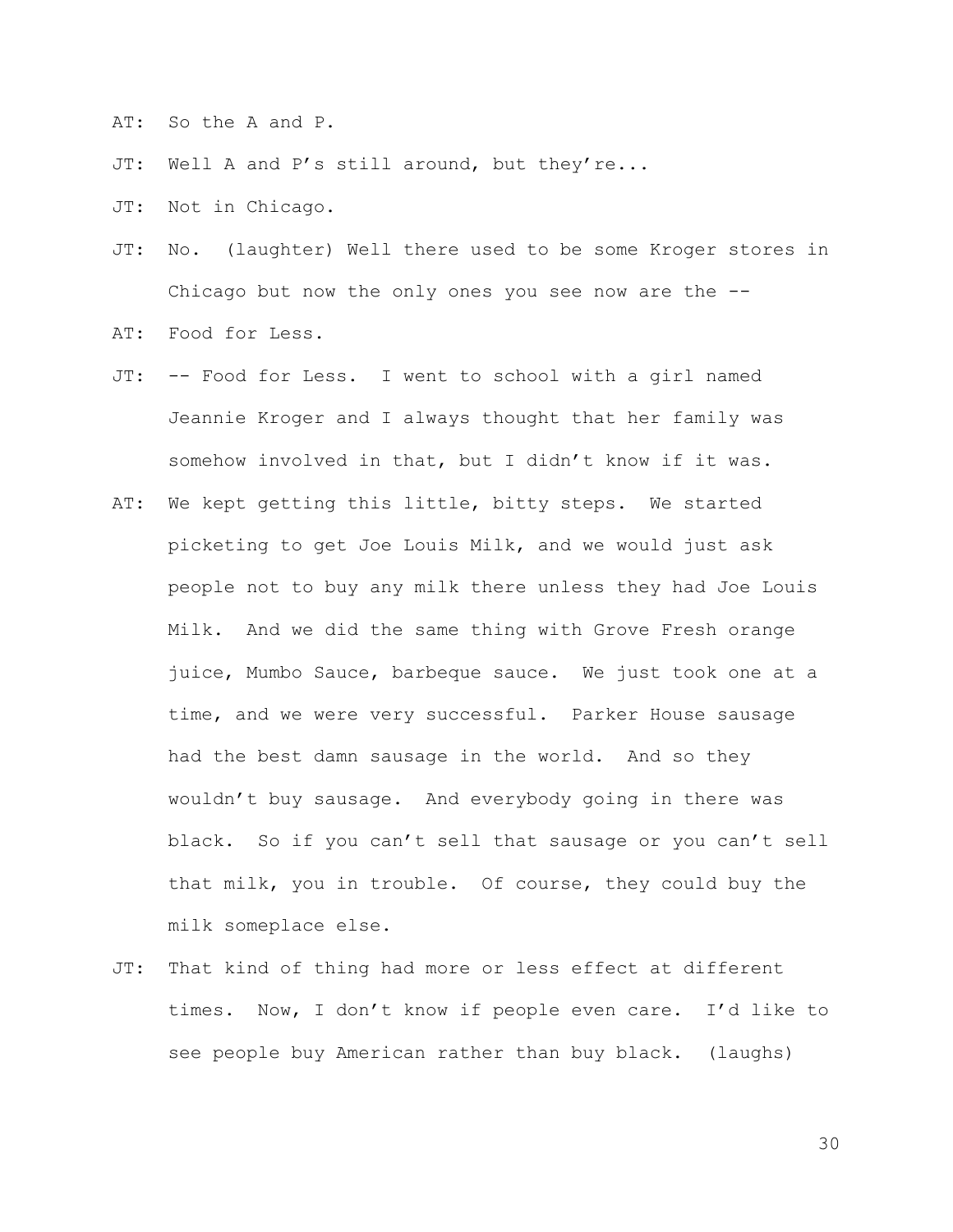- AT: All the drivers that brought stuff to the stores were white. All the helpers were black. They didn't make any money. And we wanted to get some black drivers because you make a percentage of what you sell to the stores. And the commercial division worked well, and Cecile, Troy, I forgot all the people who used to be there, but they worked well together. My cousin Francis used to be their secretary. And we got our products into the stores, and of course we stopped picketing once we got the products in. And we did have a little bit of a problem with the gangs when we picketed Red Rooster. [01:05:00] You remember that?
- JT: No, I remember working at Red Rooster off and on.
- DR: What was Red Rooster?
- JT: It was on the west side. Roosevelt and...
- DR: That was a grocery store or something?

JT: Yeah.

- AT: The one I'm talking about was off sixty-third.
- JT: Well they might've had more than one. The ones I knew were in the west side. But it was family-owned, kind of like a High-Low. You remember High-Low?

AT: He isn't that old.

JT: I think Red Rooster's still around. They were a smaller chain.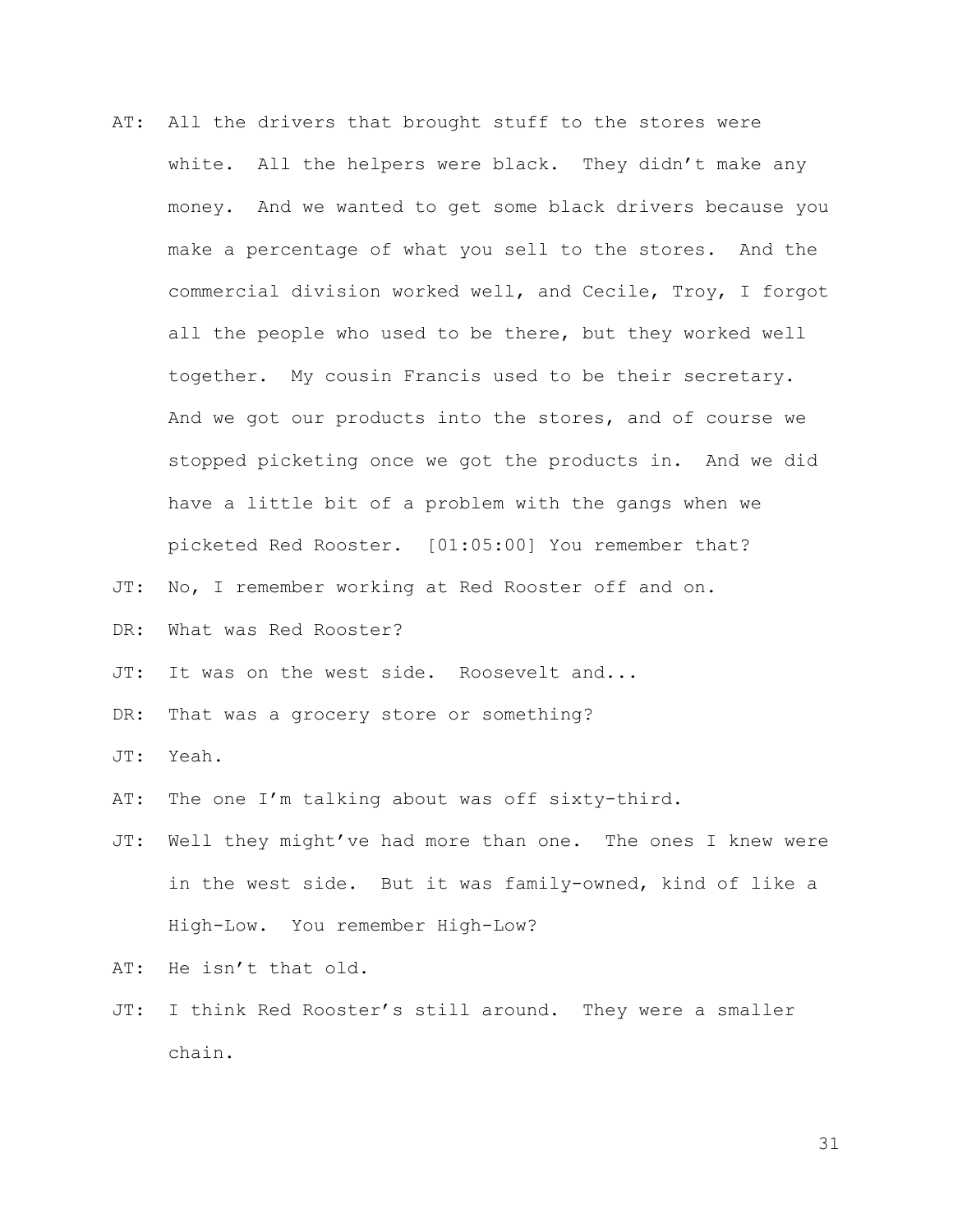- AT: But they have a lot of stores like the A and P. They had stores all over in the black community. I was the only woman captain, picket captain, that took on a store. Seventy-first and what was that? Two streets over from Jeffery going this way. Anyhow, because I wanted everybody to feel like they were a part of it, I had about six cocaptains so that whoever was there was in charge. There was eight persons. I had a wino, who I let hide his bottle of wine in my car (laughter) and when he needed --
- JT: (inaudible)
- AT: -- when he needed a drink, he could go sit in that car and get him a taste of his wine. But he was there every day. I talked to some man and said, "Sir, please don't shop at A and P." And he said, "You can't tell me what to do." And wino got to talking to him. He stopped shopping. I had another young man who was there everyday on his bicycle. He's now a Cook County judge. (laughter)
- JT: Well he was not a down-and-outer. He was a young kid.
- AT: But he came everyday on his bicycle.
- JT: What was his last name? I don't remember him.
- AT: Jones, Linzey Jones. And he was president of one of the suburbs out there as the mayor before he became a judge. He wanted to be in the film, he said, but he never called. He did come to the filming we had at PUSH.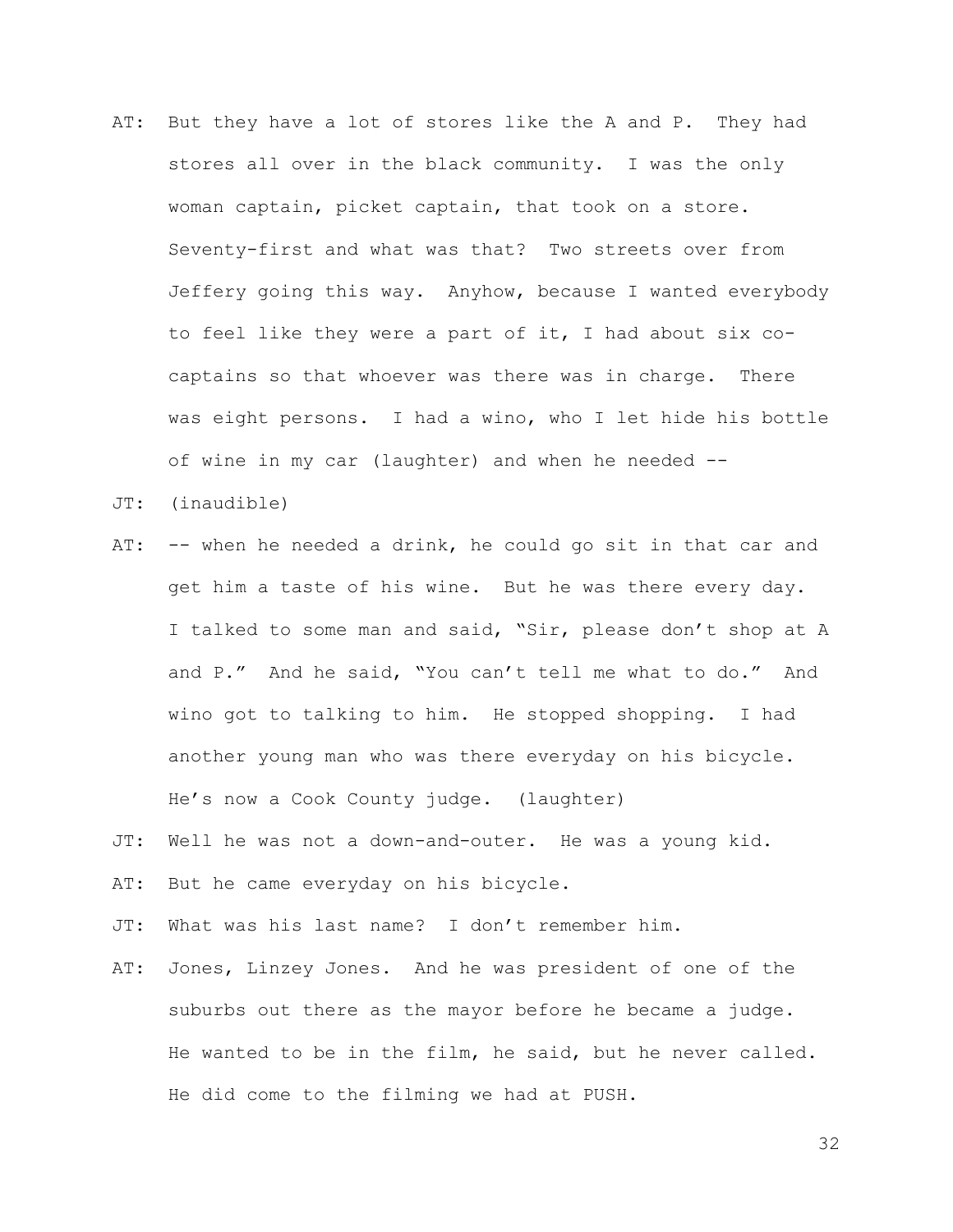- DR: Oh, OK. He was there with his wife. He was running for judge or running for president of...
- AT: No, he was judge.
- DR: He was judge? OK.
- JT: This was a lot of years in between.
- AT: I think we ought to give this a break tonight.
- DR: I think so too.
- AT: You got more than your hour.
- DR: One hour and eight minutes. Good job. I think that's a good pace to do that, so we'll pick this up...
- AT: I want to start with the political education classes and how we did that when we come back. But you know what? Would you be interested in looking at some of this stuff?
- DR: Yes, I definitely would be.
- AT: Just bring it back.
- DR: Definitely.
- AT: I don't generally lend my stuff out.
- DR: I hear you. I understand. Can I make copies of some of it?
- AT: You can take it. I trust you.
- DR: But I can make copies though and...
- JT: Yeah, that should be fine.
- AT: All right.
- DR: Great.